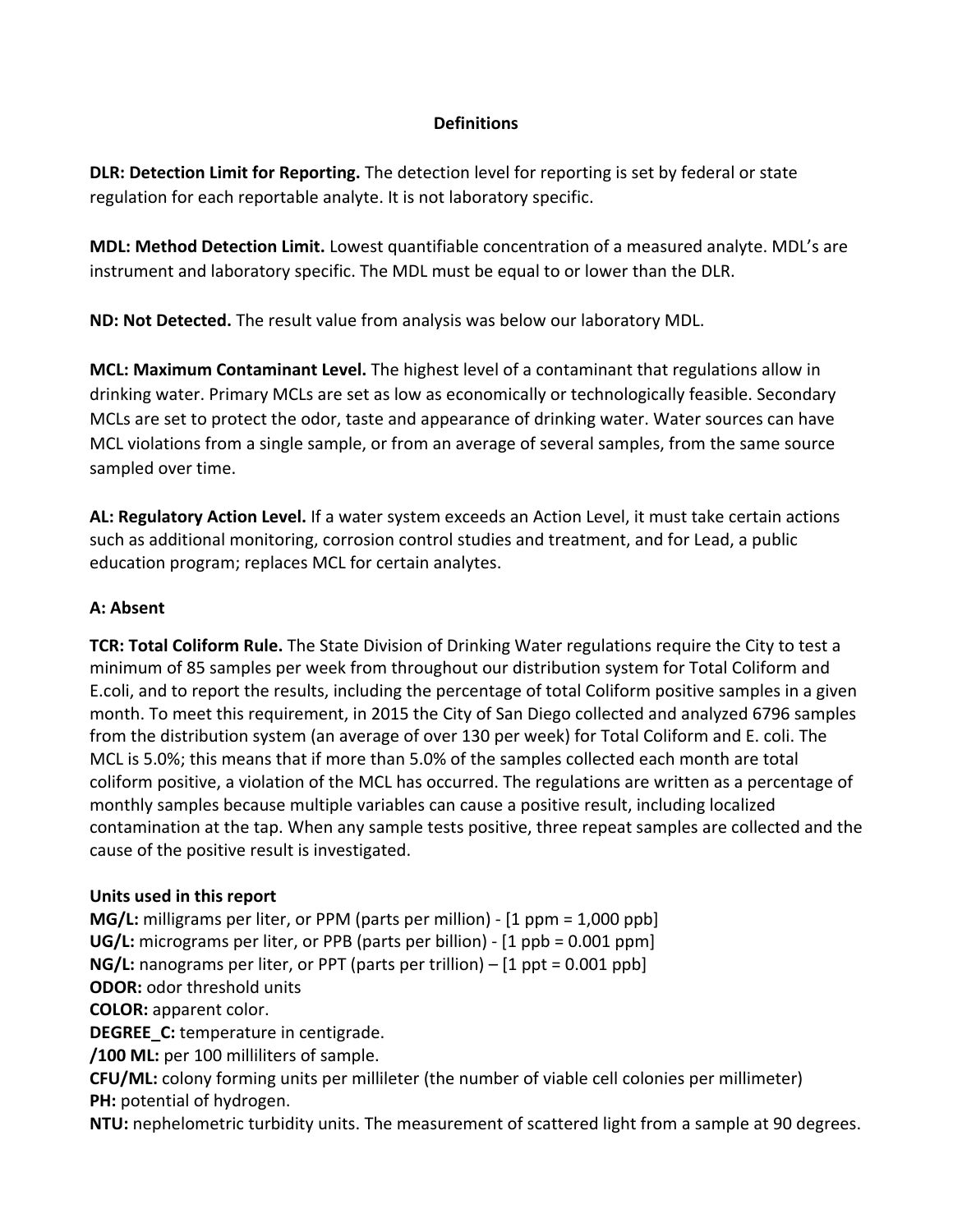#### **Context / Notes**:

Included in the document is data from 2017 from three sources:

- 95 SYS, which is treated water from the Otay Water Treatment Plant, located on the southern edge of Otay Reservoir
- 201 SYS, which is our sample point near Smythe Elementary, at approximately 1880 Smythe Ave.
- 200 SYS, which is our sample point at Otay Mesa Road and Beyer Blvd, just down the road from San Ysidro Middle School

Notes on the data:

• In response to the concern about lead in the San Ysidro schools, we sampled 200 SYS and 201 SYS for lead, copper, and bacteria on Wednesday, February 8<sup>th</sup>. Lead values at both sites were below our laboratory MDL of 0.5 ug/L; Copper values were less than 10 ug/L, far below the Action Level of 1300 ug/L. Total Coliform and E.coli, bacteria we measure as part of the Total Coliform Rule, were both Absent, i.e. not detected.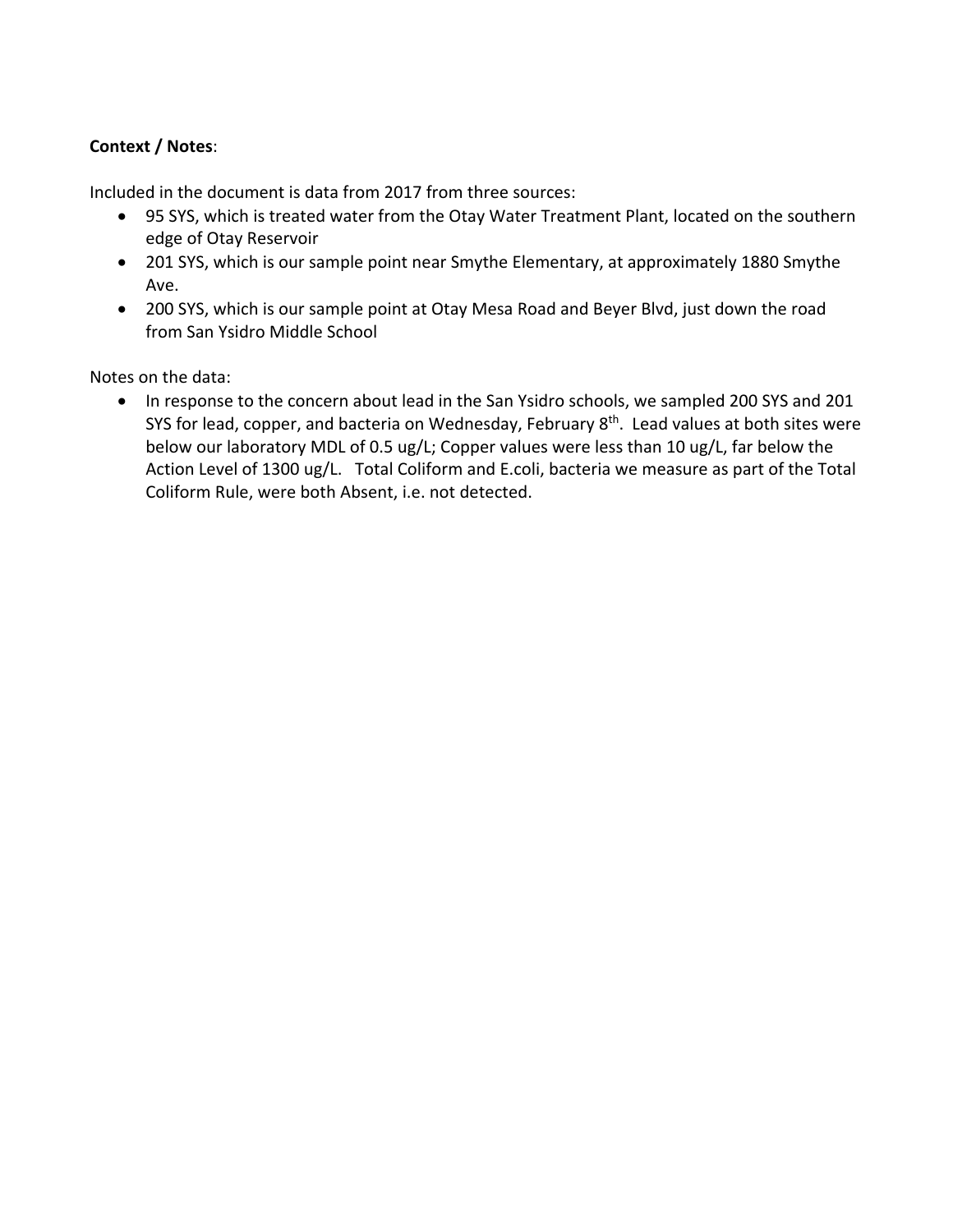

**City of San Diego Source ID: 95 SYS Environmental Monitoring and Technical Services Sample Site: Otay Treatment Plant Effluent 2392 Kincaid Road MS 45A. San Diego, CA 92101 Sample Site: 1500 Wueste Rd. Tel(619) 758-2300 Fax (619) 758-2309**

| <b>SAMPLE DATE</b> | <b>SAMPLE ID</b> | ANALYTE_NAME                         | <b>VALUE</b> | <b>UNITS</b> | <b>MDL</b>     | <b>DLR</b>   | <b>MCL</b> |
|--------------------|------------------|--------------------------------------|--------------|--------------|----------------|--------------|------------|
| 10-Jan-17          | W1148322         | Ammonia-N                            | 0.823        | MG/L         | 0.031          |              |            |
| 17-Jan-17          | W1148832         | Ammonia-N                            | 0.75         | MG/L         | 0.031          |              |            |
| 24-Jan-17          | W1150289         | Ammonia-N                            | 0.563        | MG/L         | 0.031          |              |            |
| $10$ -Jan- $17$    | W1148322         | Nitrate & Nitrite                    | 0.3          | MG/L         | 0.078          |              |            |
| 17-Jan-17          | W1148832         | Nitrate & Nitrite                    | 0.442        | MG/L         | 0.078          |              |            |
| 24-Jan-17          | W1150289         | Nitrate & Nitrite                    | 0.939        | MG/L         | 0.078          |              |            |
| 10-Jan-17          | W1148322         | Nitrate (as NO3)                     | 0.302        | MG/L         |                |              |            |
| 17-Jan-17          | W1148832         | Nitrate (as NO3)                     | 0.44         | MG/L         |                |              |            |
| 24-Jan-17          | W1150289         | Nitrate (as NO3)                     | 0.93         | MG/L         |                |              |            |
| 10-Jan-17          | W1148322         | Nitrite (NO2)                        | <b>ND</b>    | MG/L         | 0.0156         | 1.31         | 3.42       |
| 17-Jan-17          | W1148832         | Nitrite (NO2)                        | <b>ND</b>    | MG/L         | 0.0156         | 1.31         | 3.42       |
| 24-Jan-17          | W1150289         | Nitrite (NO2)                        | <b>ND</b>    | MG/L         | 0.0156         | 1.31         | 3.42       |
| 9-Jan-17           | W1147913         | 2-Methylisoborneol                   | <b>ND</b>    | NG/L         | 5              |              |            |
| 17-Jan-17          | W1148871         | 2-Methylisoborneol                   | <b>ND</b>    | NG/L         | 5              |              |            |
| 23-Jan-17          | W1150162         | 2-Methylisoborneol                   | <b>ND</b>    | NG/L         | 5              |              |            |
| 10-Jan-17          | W1148323         | Bromodichloromethane                 | 13           | UG/L         | $\mathbf 1$    | $\mathbf 1$  |            |
| 24-Jan-17          | W1150290         | Bromodichloromethane                 | 7.04         | UG/L         | $\mathbf{1}$   | $\mathbf 1$  |            |
| $10$ -Jan- $17$    | W1148323         | Bromoform                            | 14.2         | UG/L         | $\mathbf 1$    | $\mathbf 1$  |            |
| 24-Jan-17          | W1150290         | Bromoform                            | 2.4          | UG/L         | $\mathbf 1$    | $\mathbf 1$  |            |
| 10-Jan-17          | W1148323         | Chlorodibromomethane                 | 22.4         | UG/L         | $\mathbf 1$    | $\mathbf 1$  |            |
| 24-Jan-17          | W1150290         | Chlorodibromomethane                 | 7.19         | UG/L         | $\mathbf{1}$   | $\mathbf 1$  |            |
| 10-Jan-17          | W1148323         | Chloroform (Trichloromethane)        | 4.42         | UG/L         | $\mathbf{1}$   | $\mathbf 1$  |            |
| 24-Jan-17          | W1150290         | Chloroform (Trichloromethane)        | 5.97         | UG/L         | $\mathbf{1}$   | $\mathbf{1}$ |            |
| 10-Jan-17          | W1148323         | <b>Total Trihalomethanes (TTHMs)</b> | 54           | UG/L         | $\mathbf{1}$   | $\mathbf 1$  | 80         |
| 24-Jan-17          | W1150290         | <b>Total Trihalomethanes (TTHMs)</b> | 22.6         | UG/L         | $\mathbf{1}$   | $\mathbf 1$  | 80         |
| $10$ -Jan- $17$    | W1148324         | Trichloroacetic Acid (TCAA)          | 1.23         | UG/L         | $\mathbf{1}$   | $\mathbf{1}$ |            |
| $3$ -Jan-17        | W1145245         | <b>Total Organic Carbon (TOC)</b>    | 2.2          | MG/L         | 0.3            | 0.3          |            |
| 17-Jan-17          | W1145269         | <b>Total Organic Carbon (TOC)</b>    | 5.42         | MG/L         | 0.3            | 0.3          |            |
| 23-Jan-17          | W1145281         | <b>Total Organic Carbon (TOC)</b>    | 2.22         | MG/L         | 0.3            | 0.3          |            |
| $10$ -Jan- $17$    | W1148284         | <b>Total Toxaphene</b>               | <b>ND</b>    | UG/L         | $\mathbf 1$    | $\mathbf 1$  | 3          |
| 10-Jan-17          | W1148324         | Dalapon                              | <b>ND</b>    | UG/L         | $\overline{2}$ | $10\,$       | 200        |
| 10-Jan-17          | W1148324         | Dibromoacetic Acid (DBAA)            | 7.81         | UG/L         | $\mathbf{1}$   | $\mathbf{1}$ |            |
| 10-Jan-17          |                  | W1148283 Dibromochloropropane (DBCP) | <b>ND</b>    | UG/L         | 0.01           | 0.01         | 0.2        |
| 10-Jan-17          | W1148324         | Dichloroacetic Acid (DCAA)           | 3.58         | UG/L         | 1              | 1            |            |
| $10$ -Jan- $17$    | W1148324         | Monobromoacetic Acid (MBAA)          | <b>ND</b>    | UG/L         | $\mathbf 1$    | 1            |            |
| 10-Jan-17          | W1148324         | Monochloroacetic Acid (MCAA)         | <b>ND</b>    | UG/L         | 2              | 2            |            |
| 10-Jan-17          | W1148324         | Haloacetic Acids (five) (HAA5)       | 12.6         | UG/L         | $\mathbf{1}$   | 1            | 60         |
| $10$ -Jan- $17$    | W1148284         | Aldrin                               | <b>ND</b>    | UG/L         | 0.075          | 0.075        |            |
| $10$ -Jan- $17$    | W1148284         | Chlordane                            | <b>ND</b>    | UG/L         | 0.1            | 0.1          | 0.1        |

A=Absent ND=Not Detected MDL=Laboratory Method Detection Limit DLR=State Mandated Detection Limit for Reporting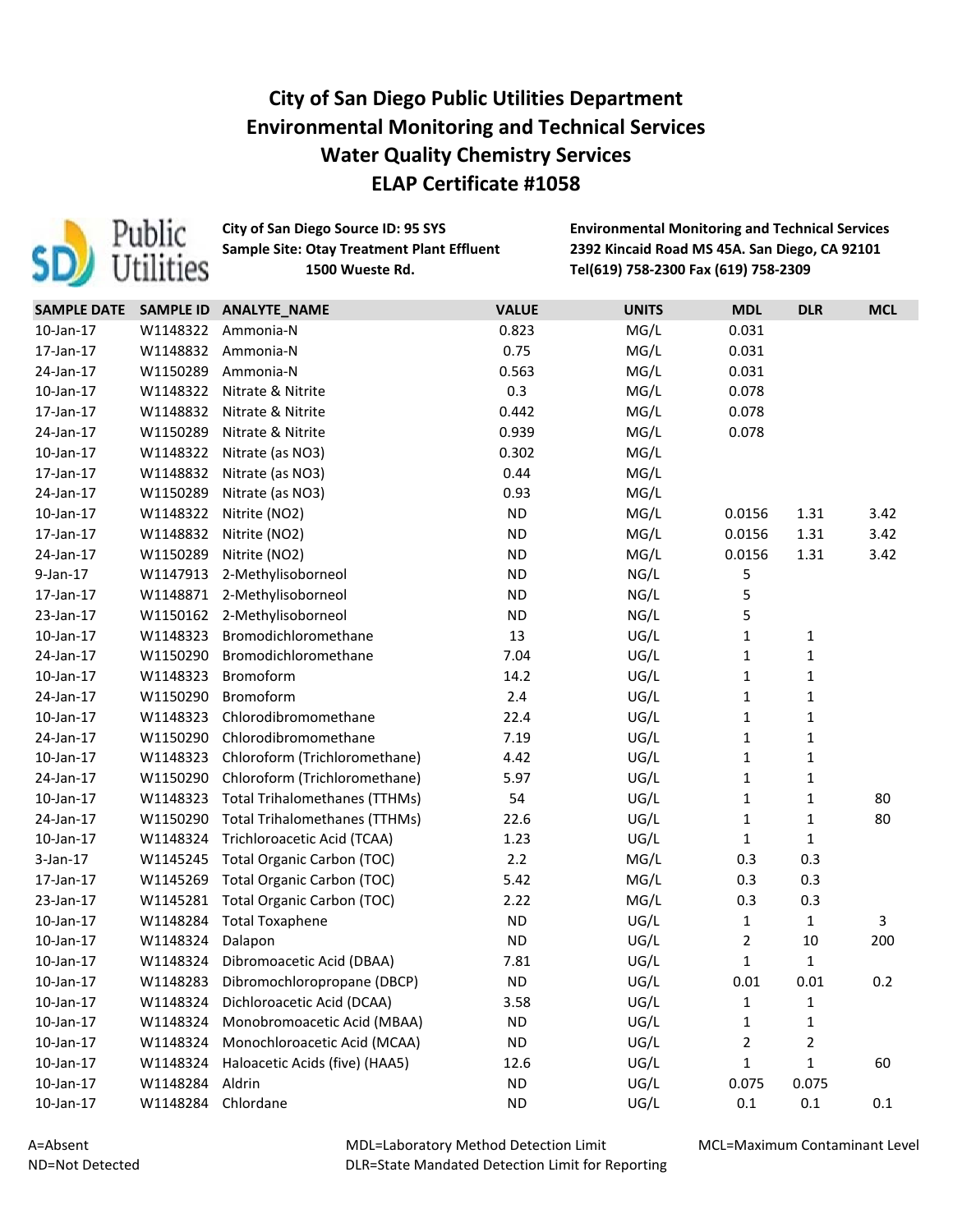

**City of San Diego Source ID: 95 SYS Environmental Monitoring and Technical Services Sample Site: Otay Treatment Plant Effluent 2392 Kincaid Road MS 45A. San Diego, CA 92101 Sample Site: 1500 Wueste Rd. Tel(619) 758-2300 Fax (619) 758-2309**

| <b>SAMPLE DATE</b> | <b>SAMPLE ID</b> | ANALYTE_NAME              | <b>VALUE</b> | <b>UNITS</b> | <b>MDL</b>   | <b>DLR</b>   | <b>MCL</b>     |
|--------------------|------------------|---------------------------|--------------|--------------|--------------|--------------|----------------|
| 10-Jan-17          | W1148284         | Dieldrin                  | <b>ND</b>    | UG/L         | 0.02         | 0.02         |                |
| $10$ -Jan- $17$    | W1148284         | Endrin                    | <b>ND</b>    | UG/L         | 0.1          | 0.1          | $\overline{2}$ |
| 10-Jan-17          | W1148283         | Ethylene Dibromide (EDB)  | <b>ND</b>    | UG/L         | 0.02         | 0.02         | 0.05           |
| $9$ -Jan-17        | W1147913         | Geosmin                   | <b>ND</b>    | NG/L         | 5            |              |                |
| 17-Jan-17          | W1148871         | Geosmin                   | <b>ND</b>    | NG/L         | 5            |              |                |
| 23-Jan-17          | W1150162         | Geosmin                   | <b>ND</b>    | NG/L         | 5            |              |                |
| 10-Jan-17          | W1148284         | Heptachlor                | <b>ND</b>    | UG/L         | 0.01         | 0.01         | 0.01           |
| 10-Jan-17          | W1148284         | <b>Heptachlor Epoxide</b> | <b>ND</b>    | UG/L         | 0.01         | 0.01         | 0.01           |
| 10-Jan-17          | W1148284         | Hexachlorobenzene         | <b>ND</b>    | UG/L         | 0.5          | 0.5          | $\mathbf{1}$   |
| 10-Jan-17          | W1148284         | Hexachlorocyclopentadiene | <b>ND</b>    | UG/L         | 0.2          | $\mathbf{1}$ | 50             |
| 10-Jan-17          | W1148284         | Lindane (gamma-BHC)       | <b>ND</b>    | UG/L         | 0.2          | 0.2          | 0.2            |
| 10-Jan-17          | W1148284         | Methoxychlor              | <b>ND</b>    | UG/L         | 0.5          | 10           | 30             |
| 10-Jan-17          | W1148284         | Propachlor                | <b>ND</b>    | UG/L         | 0.5          | 0.5          |                |
| $1$ -Jan- $17$     | W1148710         | Turbidity, Laboratory     | 0.04         | <b>NTU</b>   |              |              |                |
| $2$ -Jan-17        | W1148711         | Turbidity, Laboratory     | 0.04         | <b>NTU</b>   |              |              |                |
| 3-Jan-17           | W1148712         | Turbidity, Laboratory     | 0.04         | <b>NTU</b>   |              |              |                |
| $4$ -Jan-17        | W1148713         | Turbidity, Laboratory     | 0.04         | <b>NTU</b>   |              |              |                |
| 5-Jan-17           | W1148714         | Turbidity, Laboratory     | 0.04         | <b>NTU</b>   |              |              |                |
| $6$ -Jan-17        | W1148715         | Turbidity, Laboratory     | 0.05         | <b>NTU</b>   |              |              |                |
| 7-Jan-17           | W1148716         | Turbidity, Laboratory     | 0.06         | <b>NTU</b>   |              |              |                |
| 15-Jan-17          | W1150840         | Turbidity, Laboratory     | 0.08         | <b>NTU</b>   |              |              |                |
|                    | W1150841         |                           | 0.07         | <b>NTU</b>   |              |              |                |
| 16-Jan-17          |                  | Turbidity, Laboratory     |              |              |              |              |                |
| 17-Jan-17          | W1150842         | Turbidity, Laboratory     | 0.07         | <b>NTU</b>   |              |              |                |
| 18-Jan-17          | W1150843         | Turbidity, Laboratory     | 0.06         | <b>NTU</b>   |              |              |                |
| 19-Jan-17          | W1150844         | Turbidity, Laboratory     | 0.05         | <b>NTU</b>   |              |              |                |
| 20-Jan-17          | W1150845         | Turbidity, Laboratory     | 0.05         | <b>NTU</b>   |              |              |                |
| 21-Jan-17          | W1150846         | Turbidity, Laboratory     | 0.04         | <b>NTU</b>   |              |              |                |
| 22-Jan-17          | W1153776         | Turbidity, Laboratory     | 0.04         | <b>NTU</b>   |              |              |                |
| 23-Jan-17          | W1153777         | Turbidity, Laboratory     | 0.04         | <b>NTU</b>   |              |              |                |
| 24-Jan-17          | W1153778         | Turbidity, Laboratory     | 0.04         | <b>NTU</b>   |              |              |                |
| 25-Jan-17          | W1153779         | Turbidity, Laboratory     | 0.04         | <b>NTU</b>   |              |              |                |
| 26-Jan-17          | W1153780         | Turbidity, Laboratory     | 0.04         | <b>NTU</b>   |              |              |                |
| 27-Jan-17          | W1153781         | Turbidity, Laboratory     | 0.04         | <b>NTU</b>   |              |              |                |
| 28-Jan-17          | W1153782         | Turbidity, Laboratory     | 0.04         | <b>NTU</b>   |              |              |                |
| $1$ -Jan- $17$     | W1148710         | Odor Threshold @ 60 C     | 1.2          | <b>ODOR</b>  | $\mathbf{1}$ | 1            |                |
| $2$ -Jan-17        | W1148711         | Odor Threshold @ 60 C     | 1.1          | <b>ODOR</b>  | 1            | 1            |                |
| 3-Jan-17           | W1148712         | Odor Threshold @ 60 C     | 1.4          | <b>ODOR</b>  | 1            | 1            |                |
| 4-Jan-17           | W1148713         | Odor Threshold @ 60 C     | $1.1\,$      | <b>ODOR</b>  | 1            | 1            |                |
| 5-Jan-17           | W1148714         | Odor Threshold @ 60 C     | $1.1\,$      | <b>ODOR</b>  | 1            | $\mathbf{1}$ |                |

MDL=Laboratory Method Detection Limit DLR=State Mandated Detection Limit for Reporting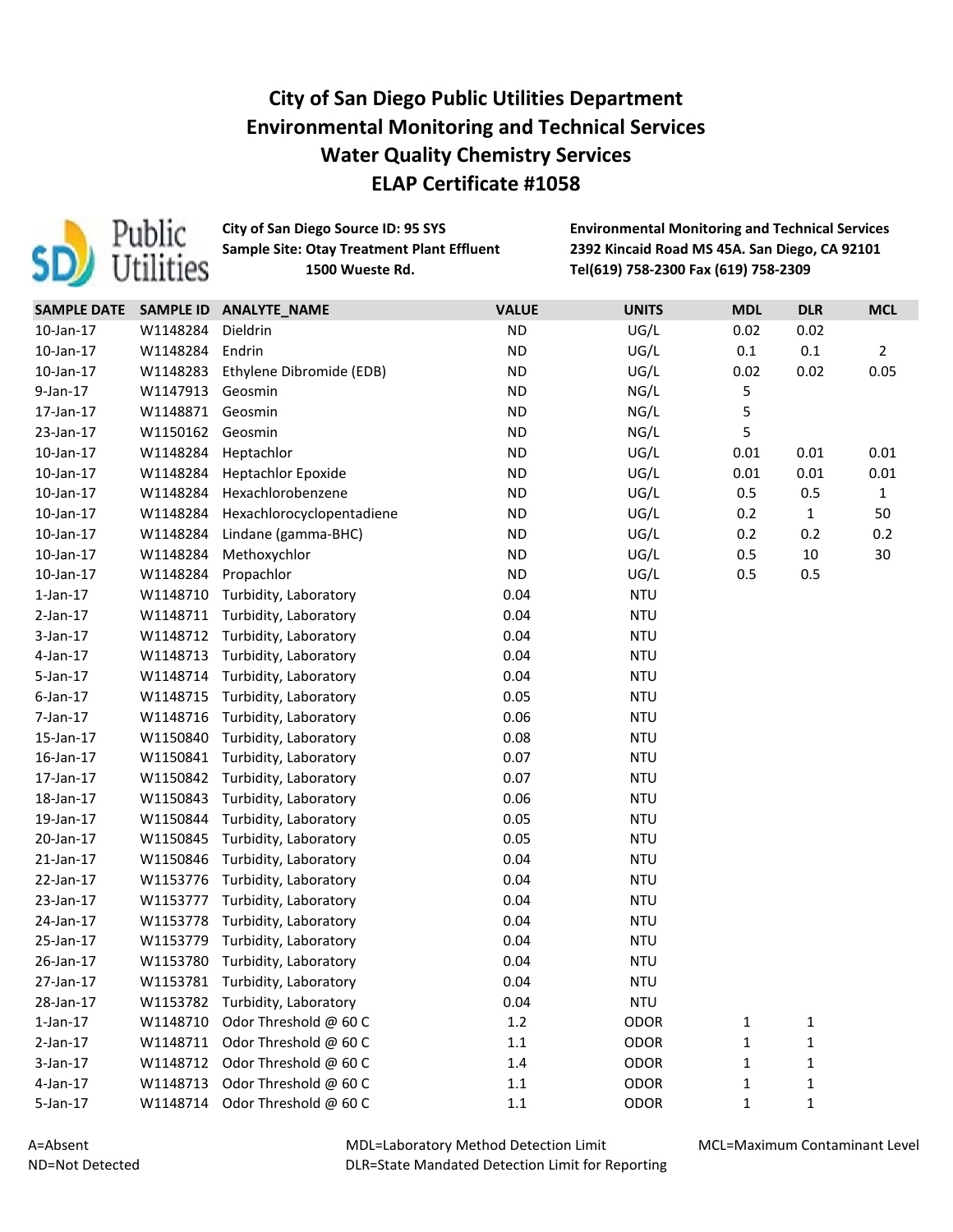

**City of San Diego Source ID: 95 SYS Environmental Monitoring and Technical Services Sample Site: Otay Treatment Plant Effluent 2392 Kincaid Road MS 45A. San Diego, CA 92101 Sample Site: 1500 Wueste Rd. Tel(619) 758-2300 Fax (619) 758-2309**

| SAMPLE DATE SAMPLE ID |          | ANALYTE_NAME                 | <b>VALUE</b> | <b>UNITS</b> | <b>MDL</b>   | <b>DLR</b>   | <b>MCL</b> |
|-----------------------|----------|------------------------------|--------------|--------------|--------------|--------------|------------|
| $6$ -Jan-17           | W1148715 | Odor Threshold @ 60 C        | 1.3          | <b>ODOR</b>  | 1            | $\mathbf{1}$ |            |
| 7-Jan-17              | W1148716 | Odor Threshold @ 60 C        | 1.1          | <b>ODOR</b>  | $\mathbf{1}$ | $\mathbf 1$  |            |
| 8-Jan-17              | W1149699 | Odor Threshold @ 60 C        | $1.1\,$      | <b>ODOR</b>  | 1            | $\mathbf{1}$ |            |
| 9-Jan-17              | W1149700 | Odor Threshold @ 60 C        | 1.1          | <b>ODOR</b>  | $\mathbf{1}$ | $\mathbf{1}$ |            |
| $10$ -Jan- $17$       | W1149701 | Odor Threshold @ 60 C        | 1.3          | <b>ODOR</b>  | $\mathbf{1}$ | $\mathbf{1}$ |            |
| $11$ -Jan- $17$       | W1149702 | Odor Threshold @ 60 C        | 1.4          | <b>ODOR</b>  | $\mathbf{1}$ | $\mathbf{1}$ |            |
| 12-Jan-17             | W1149703 | Odor Threshold @ 60 C        | 1.4          | <b>ODOR</b>  | $\mathbf{1}$ | $\mathbf{1}$ |            |
| 13-Jan-17             | W1149704 | Odor Threshold @ 60 C        | 1.4          | <b>ODOR</b>  | $\mathbf{1}$ | $\mathbf{1}$ |            |
| 14-Jan-17             | W1149705 | Odor Threshold @ 60 C        | 1.1          | <b>ODOR</b>  | $\mathbf{1}$ | $\mathbf{1}$ |            |
| 15-Jan-17             | W1150840 | Odor Threshold @ 60 C        | 1.1          | <b>ODOR</b>  | $\mathbf{1}$ | $\mathbf{1}$ |            |
| 16-Jan-17             | W1150841 | Odor Threshold @ 60 C        | 1.3          | <b>ODOR</b>  | 1            | $\mathbf{1}$ |            |
| 17-Jan-17             | W1150842 | Odor Threshold @ 60 C        | 1.1          | <b>ODOR</b>  | $\mathbf{1}$ | $\mathbf 1$  |            |
| 18-Jan-17             | W1150843 | Odor Threshold @ 60 C        | 1.3          | <b>ODOR</b>  | $\mathbf{1}$ | $\mathbf 1$  |            |
| 19-Jan-17             | W1150844 | Odor Threshold @ 60 C        | $1.1\,$      | <b>ODOR</b>  | $\mathbf{1}$ | $\mathbf{1}$ |            |
| 20-Jan-17             | W1150845 | Odor Threshold @ 60 C        | $1.1\,$      | <b>ODOR</b>  | $\mathbf{1}$ | $\mathbf{1}$ |            |
| 21-Jan-17             | W1150846 | Odor Threshold @ 60 C        | 1.4          | <b>ODOR</b>  | $\mathbf{1}$ | $\mathbf{1}$ |            |
| 22-Jan-17             | W1153776 | Odor Threshold @ 60 C        | 1.2          | <b>ODOR</b>  | $\mathbf{1}$ | $\mathbf{1}$ |            |
| 23-Jan-17             | W1153777 | Odor Threshold @ 60 C        | 1.3          | <b>ODOR</b>  | $\mathbf{1}$ | $\mathbf{1}$ |            |
| 24-Jan-17             | W1153778 | Odor Threshold @ 60 C        | 1.2          | <b>ODOR</b>  | $\mathbf{1}$ | $\mathbf{1}$ |            |
| 25-Jan-17             | W1153779 | Odor Threshold @ 60 C        | 1.2          | <b>ODOR</b>  | $\mathbf{1}$ | $\mathbf{1}$ |            |
| 26-Jan-17             | W1153780 | Odor Threshold @ 60 C        | 1.1          | <b>ODOR</b>  | $\mathbf{1}$ | $\mathbf{1}$ |            |
| 27-Jan-17             | W1153781 | Odor Threshold @ 60 C        | $\mathbf{1}$ | <b>ODOR</b>  | 1            | $\mathbf{1}$ |            |
| 28-Jan-17             | W1153782 | Odor Threshold @ 60 C        | $\mathbf{1}$ | <b>ODOR</b>  | $\mathbf{1}$ | $\mathbf 1$  |            |
| 9-Jan-17              | W1147912 | Heterotrophic Bacteria (HPC) | ${<}1$       | CFU/ML       |              |              |            |
| 17-Jan-17             | W1148870 | Heterotrophic Bacteria (HPC) | ${<}1$       | CFU/ML       |              |              |            |
| 23-Jan-17             | W1150161 | Heterotrophic Bacteria (HPC) | ${<}1$       | CFU/ML       |              |              |            |
| 30-Jan-17             | W1150948 | Heterotrophic Bacteria (HPC) | ${<}1$       | CFU/ML       |              |              |            |
| 4-Jan-17              | W1146914 | Escherichia Coli             | A            | /100 ML      |              |              |            |
| 5-Jan-17              | W1146934 | Escherichia Coli             | A            | /100 ML      |              |              |            |
| $6$ -Jan-17           | W1146611 | Escherichia Coli             | A            | /100 ML      |              |              |            |
| 9-Jan-17              | W1147911 | Escherichia Coli             | A            | /100 ML      |              |              |            |
| 10-Jan-17             | W1148321 | Escherichia Coli             | A            | /100 ML      |              |              |            |
| $11$ -Jan- $17$       | W1148435 | Escherichia Coli             | A            | /100 ML      |              |              |            |
| 12-Jan-17             | W1148499 | Escherichia Coli             | A            | /100 ML      |              |              |            |
| 13-Jan-17             | W1148528 | Escherichia Coli             | A            | /100 ML      |              |              |            |
| 17-Jan-17             | W1148831 | Escherichia Coli             | Α            | /100 ML      |              |              |            |
| 18-Jan-17             | W1149241 | Escherichia Coli             | A            | /100 ML      |              |              |            |
| 19-Jan-17             | W1149859 | Escherichia Coli             | A            | /100 ML      |              |              |            |
| 20-Jan-17             | W1149892 | Escherichia Coli             | A            | /100 ML      |              |              |            |

MDL=Laboratory Method Detection Limit DLR=State Mandated Detection Limit for Reporting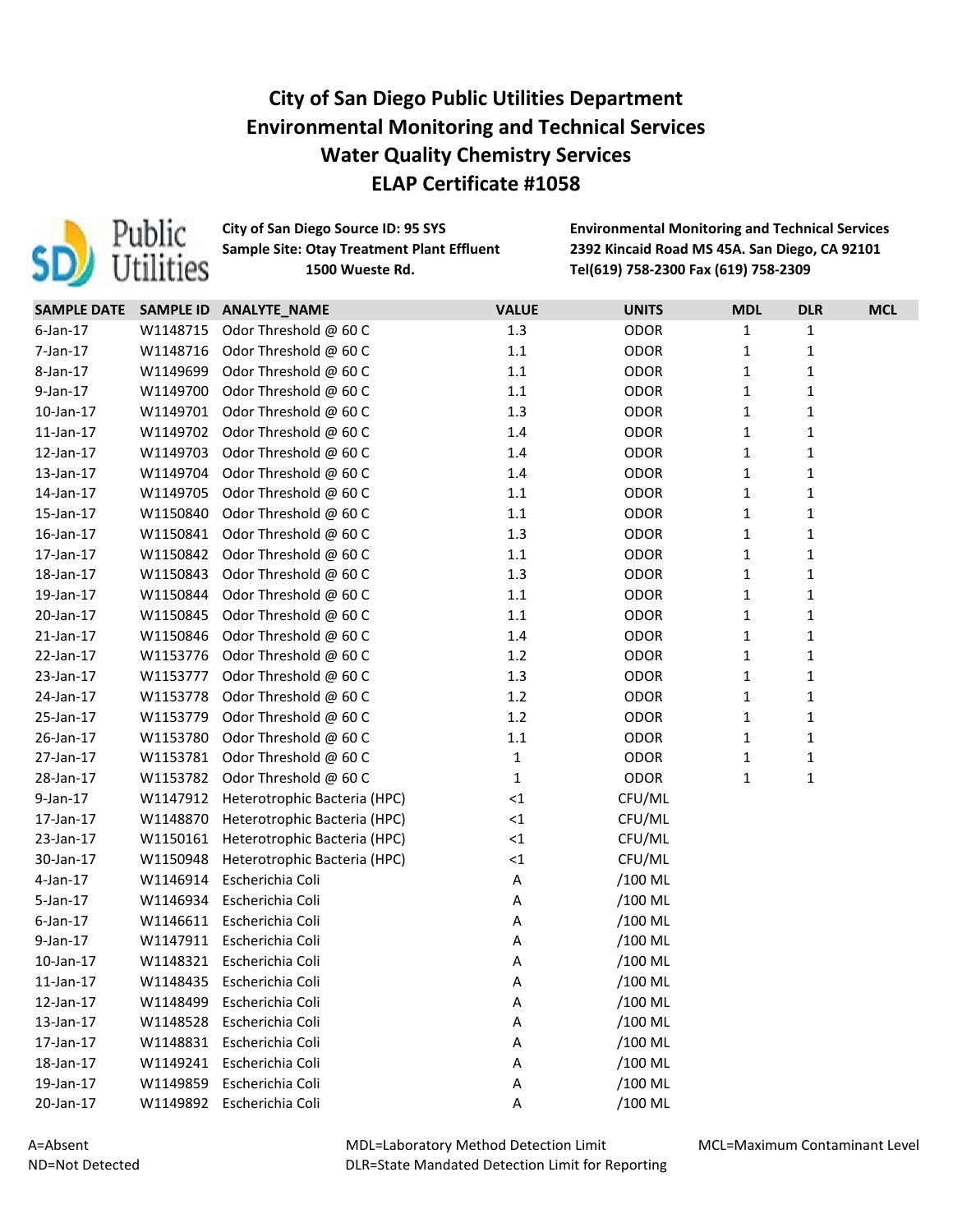

**City of San Diego Source ID: 95 SYS Environmental Monitoring and Technical Services Sample Site: Otay Treatment Plant Effluent 2392 Kincaid Road MS 45A. San Diego, CA 92101 Sample Site: 1500 Wueste Rd. Tel(619) 758-2300 Fax (619) 758-2309**

| <b>SAMPLE DATE</b> | <b>SAMPLE ID</b> | ANALYTE_NAME                    | <b>VALUE</b> | <b>UNITS</b> | <b>MDL</b> | <b>DLR</b> | <b>MCL</b> |
|--------------------|------------------|---------------------------------|--------------|--------------|------------|------------|------------|
| 23-Jan-17          | W1150160         | Escherichia Coli                | Α            | /100 ML      |            |            |            |
| 24-Jan-17          | W1150288         | Escherichia Coli                | Α            | /100 ML      |            |            |            |
| 25-Jan-17          | W1150384         | Escherichia Coli                | Α            | /100 ML      |            |            |            |
| 26-Jan-17          | W1150458         | Escherichia Coli                | Α            | /100 ML      |            |            |            |
| 27-Jan-17          | W1150488         | Escherichia Coli                | Α            | /100 ML      |            |            |            |
| 30-Jan-17          | W1150947         | Escherichia Coli                | Α            | /100 ML      |            |            |            |
| $4$ -Jan-17        | W1146914         | <b>Total Coliform</b>           | Α            | /100 ML      |            |            |            |
| 5-Jan-17           | W1146934         | <b>Total Coliform</b>           | Α            | /100 ML      |            |            |            |
| $6$ -Jan-17        | W1146611         | <b>Total Coliform</b>           | Α            | /100 ML      |            |            |            |
| 9-Jan-17           | W1147911         | <b>Total Coliform</b>           | Α            | /100 ML      |            |            |            |
| 10-Jan-17          | W1148321         | <b>Total Coliform</b>           | Α            | /100 ML      |            |            |            |
| $11$ -Jan- $17$    | W1148435         | <b>Total Coliform</b>           | Α            | /100 ML      |            |            |            |
| 12-Jan-17          | W1148499         | <b>Total Coliform</b>           | Α            | /100 ML      |            |            |            |
| 13-Jan-17          | W1148528         | <b>Total Coliform</b>           | Α            | /100 ML      |            |            |            |
| 17-Jan-17          | W1148831         | <b>Total Coliform</b>           | Α            | /100 ML      |            |            |            |
| 18-Jan-17          | W1149241         | <b>Total Coliform</b>           | Α            | /100 ML      |            |            |            |
| 19-Jan-17          | W1149859         | <b>Total Coliform</b>           | Α            | /100 ML      |            |            |            |
| 20-Jan-17          | W1149892         | <b>Total Coliform</b>           | Α            | /100 ML      |            |            |            |
| 23-Jan-17          | W1150160         | <b>Total Coliform</b>           | Α            | /100 ML      |            |            |            |
| 24-Jan-17          | W1150288         | <b>Total Coliform</b>           | Α            | /100 ML      |            |            |            |
| 25-Jan-17          | W1150384         | <b>Total Coliform</b>           | Α            | /100 ML      |            |            |            |
| 26-Jan-17          | W1150458         | <b>Total Coliform</b>           | Α            | /100 ML      |            |            |            |
| 27-Jan-17          | W1150488         | <b>Total Coliform</b>           | Α            | /100 ML      |            |            |            |
| 30-Jan-17          | W1150947         | <b>Total Coliform</b>           | Α            | /100 ML      |            |            |            |
| $4$ -Jan-17        | W1146914         | Free Chlorine Residual          | <b>ND</b>    | MG/L         |            |            |            |
| 5-Jan-17           | W1146934         | Free Chlorine Residual          | 0.2          | MG/L         |            |            |            |
| $6$ -Jan-17        |                  | W1146611 Free Chlorine Residual | <b>ND</b>    | MG/L         |            |            |            |
| 9-Jan-17           | W1147913         | Free Chlorine Residual          | 0.21         | MG/L         |            |            |            |
| 9-Jan-17           | W1147912         | Free Chlorine Residual          | 0.21         | MG/L         |            |            |            |
| 9-Jan-17           | W1147911         | Free Chlorine Residual          | 0.21         | MG/L         |            |            |            |
| 10-Jan-17          | W1148324         | Free Chlorine Residual          | 0.23         | MG/L         |            |            |            |
| 10-Jan-17          | W1148323         | Free Chlorine Residual          | 0.23         | MG/L         |            |            |            |
| 10-Jan-17          | W1148322         | Free Chlorine Residual          | 0.23         | MG/L         |            |            |            |
| 10-Jan-17          | W1148321         | Free Chlorine Residual          | 0.23         | MG/L         |            |            |            |
| $10$ -Jan- $17$    | W1148320         | Free Chlorine Residual          | 0.23         | MG/L         |            |            |            |
| $11$ -Jan- $17$    | W1148435         | Free Chlorine Residual          | <b>ND</b>    | MG/L         |            |            |            |
| 12-Jan-17          | W1148499         | Free Chlorine Residual          | <b>ND</b>    | MG/L         |            |            |            |
| 13-Jan-17          | W1148528         | Free Chlorine Residual          | <b>ND</b>    | MG/L         |            |            |            |
| 17-Jan-17          | W1148833         | Free Chlorine Residual          | <b>ND</b>    | MG/L         |            |            |            |

MDL=Laboratory Method Detection Limit DLR=State Mandated Detection Limit for Reporting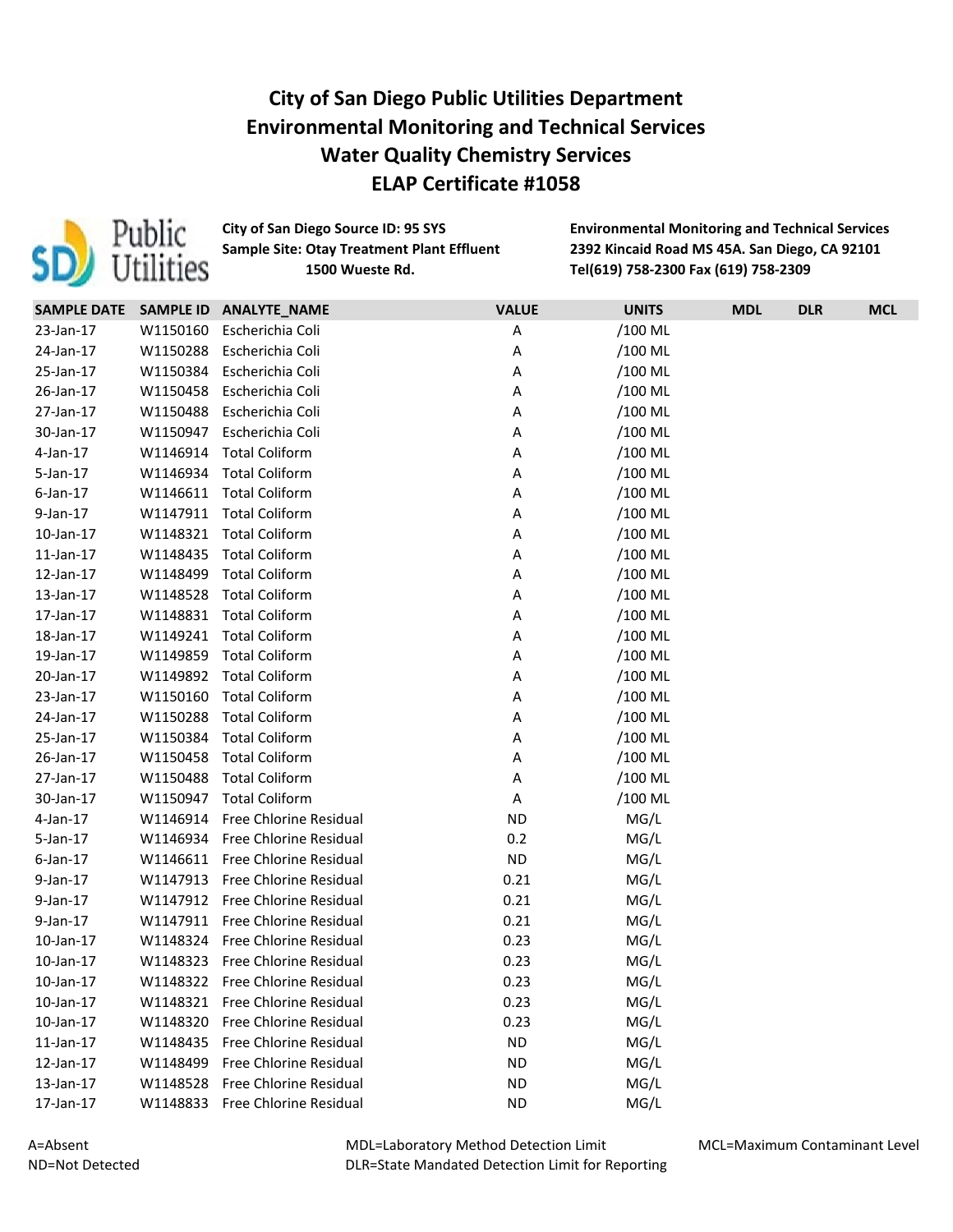

**City of San Diego Source ID: 95 SYS Environmental Monitoring and Technical Services Sample Site: Otay Treatment Plant Effluent 2392 Kincaid Road MS 45A. San Diego, CA 92101 Sample Site: 1500 Wueste Rd. Tel(619) 758-2300 Fax (619) 758-2309**

|             |          | SAMPLE DATE SAMPLE ID ANALYTE_NAME | <b>VALUE</b> | <b>UNITS</b> | <b>MDL</b> | <b>DLR</b> | <b>MCL</b> |
|-------------|----------|------------------------------------|--------------|--------------|------------|------------|------------|
| 17-Jan-17   | W1148832 | Free Chlorine Residual             | <b>ND</b>    | MG/L         |            |            |            |
| 17-Jan-17   |          | W1148831 Free Chlorine Residual    | <b>ND</b>    | MG/L         |            |            |            |
| 18-Jan-17   | W1149241 | Free Chlorine Residual             | <b>ND</b>    | MG/L         |            |            |            |
| 19-Jan-17   | W1149859 | Free Chlorine Residual             | <b>ND</b>    | MG/L         |            |            |            |
| 20-Jan-17   |          | W1149892 Free Chlorine Residual    | <b>ND</b>    | MG/L         |            |            |            |
| 23-Jan-17   |          | W1150162 Free Chlorine Residual    | 0.24         | MG/L         |            |            |            |
| 23-Jan-17   | W1150161 | Free Chlorine Residual             | 0.24         | MG/L         |            |            |            |
| 23-Jan-17   | W1150160 | Free Chlorine Residual             | 0.24         | MG/L         |            |            |            |
| 24-Jan-17   | W1150290 | Free Chlorine Residual             | <b>ND</b>    | MG/L         |            |            |            |
| 24-Jan-17   | W1150289 | Free Chlorine Residual             | <b>ND</b>    | MG/L         |            |            |            |
| 24-Jan-17   | W1150288 | Free Chlorine Residual             | <b>ND</b>    | MG/L         |            |            |            |
| 25-Jan-17   |          | W1150384 Free Chlorine Residual    | <b>ND</b>    | MG/L         |            |            |            |
| 26-Jan-17   | W1150458 | <b>Free Chlorine Residual</b>      | <b>ND</b>    | MG/L         |            |            |            |
| 27-Jan-17   | W1150488 | Free Chlorine Residual             | <b>ND</b>    | MG/L         |            |            |            |
| 30-Jan-17   | W1150949 | Free Chlorine Residual             | <b>ND</b>    | MG/L         |            |            |            |
| 30-Jan-17   | W1150948 | Free Chlorine Residual             | <b>ND</b>    | MG/L         |            |            |            |
| 30-Jan-17   | W1150947 | <b>Free Chlorine Residual</b>      | <b>ND</b>    | MG/L         |            |            |            |
| 1-Feb-17    | W1151606 | Free Chlorine Residual             | <b>ND</b>    | MG/L         |            |            |            |
| 3-Feb-17    | W1152167 | Free Chlorine Residual             | <b>ND</b>    | MG/L         |            |            |            |
| 7-Feb-17    | W1152736 | Free Chlorine Residual             | <b>ND</b>    | MG/L         |            |            |            |
| 10-Feb-17   | W1151623 | Free Chlorine Residual             | <b>ND</b>    | MG/L         |            |            |            |
| 13-Feb-17   | W1154099 | Free Chlorine Residual             | <b>ND</b>    | MG/L         |            |            |            |
| 4-Jan-17    | W1146914 | <b>Total Chlorine Residual</b>     | 3.3          | MG/L         |            |            |            |
| 5-Jan-17    | W1146934 | <b>Total Chlorine Residual</b>     | 3.9          | MG/L         |            |            |            |
| $6$ -Jan-17 | W1146611 | <b>Total Chlorine Residual</b>     | 3.67         | MG/L         |            |            |            |
| 9-Jan-17    | W1147913 | <b>Total Chlorine Residual</b>     | 4.1          | MG/L         |            |            |            |
| 9-Jan-17    | W1147912 | <b>Total Chlorine Residual</b>     | 4.1          | MG/L         |            |            |            |
| 9-Jan-17    | W1147911 | <b>Total Chlorine Residual</b>     | 4.1          | MG/L         |            |            |            |
| 10-Jan-17   | W1148324 | <b>Total Chlorine Residual</b>     | 4            | MG/L         |            |            |            |
| 10-Jan-17   | W1148323 | <b>Total Chlorine Residual</b>     | 4            | MG/L         |            |            |            |
| 10-Jan-17   | W1148322 | <b>Total Chlorine Residual</b>     | 4            | MG/L         |            |            |            |
| 10-Jan-17   | W1148321 | <b>Total Chlorine Residual</b>     | 4            | MG/L         |            |            |            |
| 10-Jan-17   | W1148320 | <b>Total Chlorine Residual</b>     | 4            | MG/L         |            |            |            |
| 11-Jan-17   | W1148435 | <b>Total Chlorine Residual</b>     | 3.9          | MG/L         |            |            |            |
| 12-Jan-17   | W1148499 | <b>Total Chlorine Residual</b>     | 4            | MG/L         |            |            |            |
| 13-Jan-17   | W1148528 | <b>Total Chlorine Residual</b>     | 3.7          | MG/L         |            |            |            |
| 17-Jan-17   | W1148833 | <b>Total Chlorine Residual</b>     | 3.7          | MG/L         |            |            |            |
| 17-Jan-17   | W1148832 | <b>Total Chlorine Residual</b>     | 3.7          | MG/L         |            |            |            |
| 17-Jan-17   | W1148831 | <b>Total Chlorine Residual</b>     | 3.7          | MG/L         |            |            |            |

MDL=Laboratory Method Detection Limit DLR=State Mandated Detection Limit for Reporting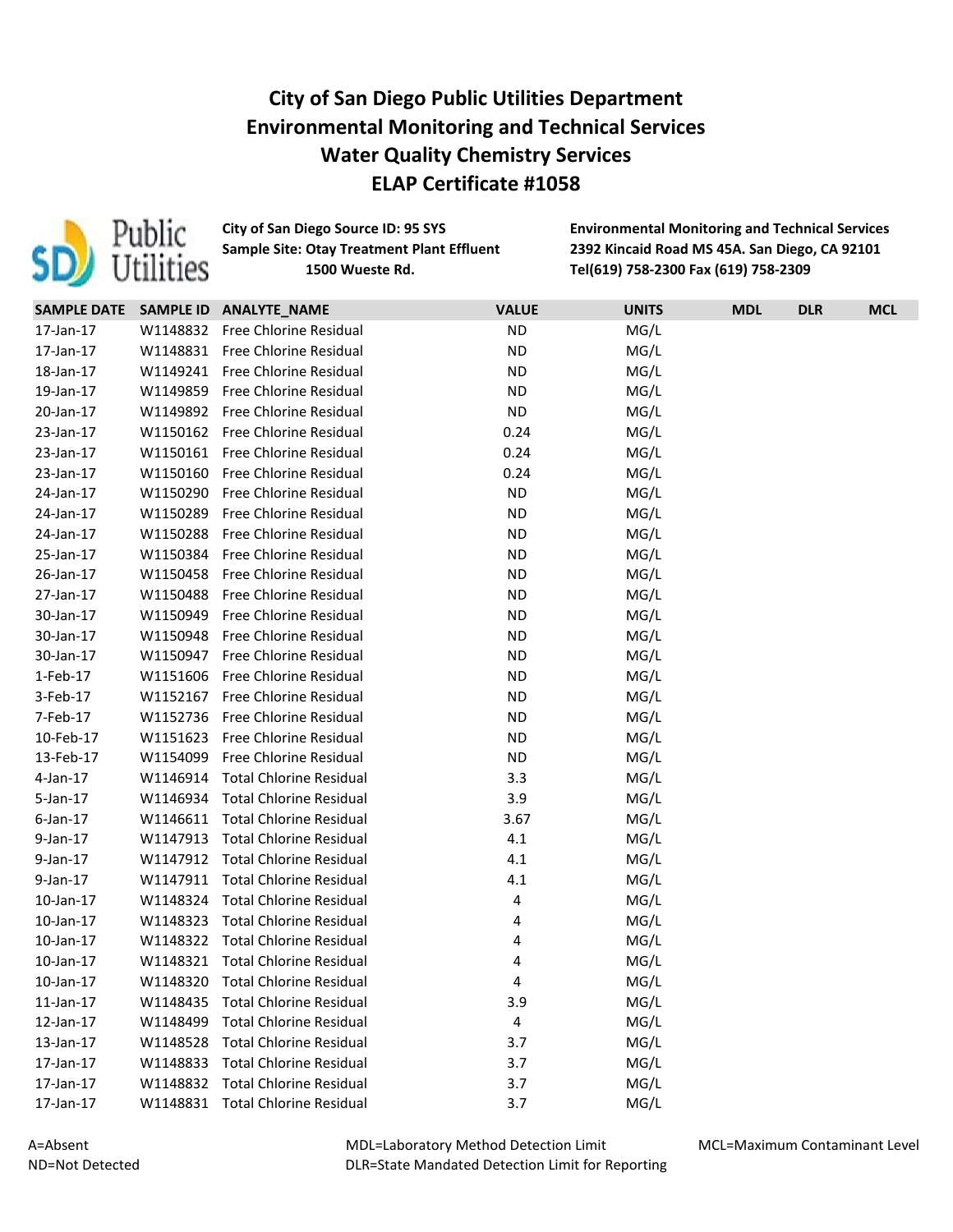

**City of San Diego Source ID: 95 SYS Environmental Monitoring and Technical Services Sample Site: Otay Treatment Plant Effluent 2392 Kincaid Road MS 45A. San Diego, CA 92101 Sample Site: 1500 Wueste Rd. Tel(619) 758-2300 Fax (619) 758-2309**

|                 |          | SAMPLE DATE SAMPLE ID ANALYTE_NAME | <b>VALUE</b> | <b>UNITS</b> | <b>MDL</b> | <b>DLR</b> | <b>MCL</b> |
|-----------------|----------|------------------------------------|--------------|--------------|------------|------------|------------|
| 18-Jan-17       |          | W1149241 Total Chlorine Residual   | 3.9          | MG/L         |            |            |            |
| 19-Jan-17       | W1149859 | <b>Total Chlorine Residual</b>     | 2.8          | MG/L         |            |            |            |
| 20-Jan-17       |          | W1149892 Total Chlorine Residual   | 2.9          | MG/L         |            |            |            |
| 23-Jan-17       |          | W1150162 Total Chlorine Residual   | 2.9          | MG/L         |            |            |            |
| 23-Jan-17       | W1150161 | <b>Total Chlorine Residual</b>     | 2.9          | MG/L         |            |            |            |
| 23-Jan-17       | W1150160 | <b>Total Chlorine Residual</b>     | 2.9          | MG/L         |            |            |            |
| 24-Jan-17       | W1150290 | <b>Total Chlorine Residual</b>     | 3            | MG/L         |            |            |            |
| 24-Jan-17       | W1150289 | <b>Total Chlorine Residual</b>     | 3            | MG/L         |            |            |            |
| 24-Jan-17       | W1150288 | <b>Total Chlorine Residual</b>     | 3            | MG/L         |            |            |            |
| 25-Jan-17       | W1150384 | <b>Total Chlorine Residual</b>     | 3            | MG/L         |            |            |            |
| 26-Jan-17       | W1150458 | <b>Total Chlorine Residual</b>     | 2.8          | MG/L         |            |            |            |
| 27-Jan-17       | W1150488 | Total Chlorine Residual            | 2.51         | MG/L         |            |            |            |
| 30-Jan-17       | W1150949 | <b>Total Chlorine Residual</b>     | 2.7          | MG/L         |            |            |            |
| 30-Jan-17       | W1150948 | <b>Total Chlorine Residual</b>     | 2.7          | MG/L         |            |            |            |
| 30-Jan-17       | W1150947 | <b>Total Chlorine Residual</b>     | 2.7          | MG/L         |            |            |            |
| 1-Feb-17        | W1151606 | <b>Total Chlorine Residual</b>     | 2.7          | MG/L         |            |            |            |
| 3-Feb-17        | W1152167 | <b>Total Chlorine Residual</b>     | 2.7          | MG/L         |            |            |            |
| 7-Feb-17        | W1152736 | <b>Total Chlorine Residual</b>     | 2.7          | MG/L         |            |            |            |
| 10-Feb-17       | W1151623 | <b>Total Chlorine Residual</b>     | 2.9          | MG/L         |            |            |            |
| 13-Feb-17       | W1154099 | <b>Total Chlorine Residual</b>     | 2.7          | MG/L         |            |            |            |
| 4-Jan-17        | W1146914 | рH                                 | 7.86         | PH           |            |            |            |
| 5-Jan-17        | W1146934 | pH                                 | 7.8          | PH           |            |            |            |
| $6$ -Jan-17     | W1146611 | рH                                 | 8.06         | PH           |            |            |            |
| 9-Jan-17        | W1147913 | рH                                 | 7.93         | PH           |            |            |            |
| 9-Jan-17        | W1147912 | рH                                 | 7.93         | PH           |            |            |            |
| 9-Jan-17        | W1147911 | рH                                 | 7.93         | PH           |            |            |            |
| 10-Jan-17       | W1148324 | рH                                 | 8.01         | PH           |            |            |            |
| 10-Jan-17       | W1148323 | pH                                 | 8.01         | PH           |            |            |            |
| 10-Jan-17       | W1148322 | рH                                 | 8.01         | PH           |            |            |            |
| 10-Jan-17       | W1148321 | pH                                 | 8.01         | PH           |            |            |            |
| 10-Jan-17       | W1148320 | рH                                 | 8.01         | PH           |            |            |            |
| $11$ -Jan- $17$ | W1148435 | рH                                 | 7.97         | PH           |            |            |            |
| 12-Jan-17       | W1148499 | рH                                 | 7.95         | PH           |            |            |            |
| 13-Jan-17       | W1148528 | pH                                 | 8.08         | PH           |            |            |            |
| 17-Jan-17       | W1148833 | pH                                 | 7.82         | PH           |            |            |            |
| 17-Jan-17       | W1148832 | рH                                 | 7.82         | PH           |            |            |            |
| 17-Jan-17       | W1148831 | рH                                 | 7.82         | PH           |            |            |            |
| 18-Jan-17       | W1149241 | рH                                 | 8.01         | PH           |            |            |            |
| 19-Jan-17       | W1149859 | рH                                 | $\,8\,$      | PH           |            |            |            |

MDL=Laboratory Method Detection Limit DLR=State Mandated Detection Limit for Reporting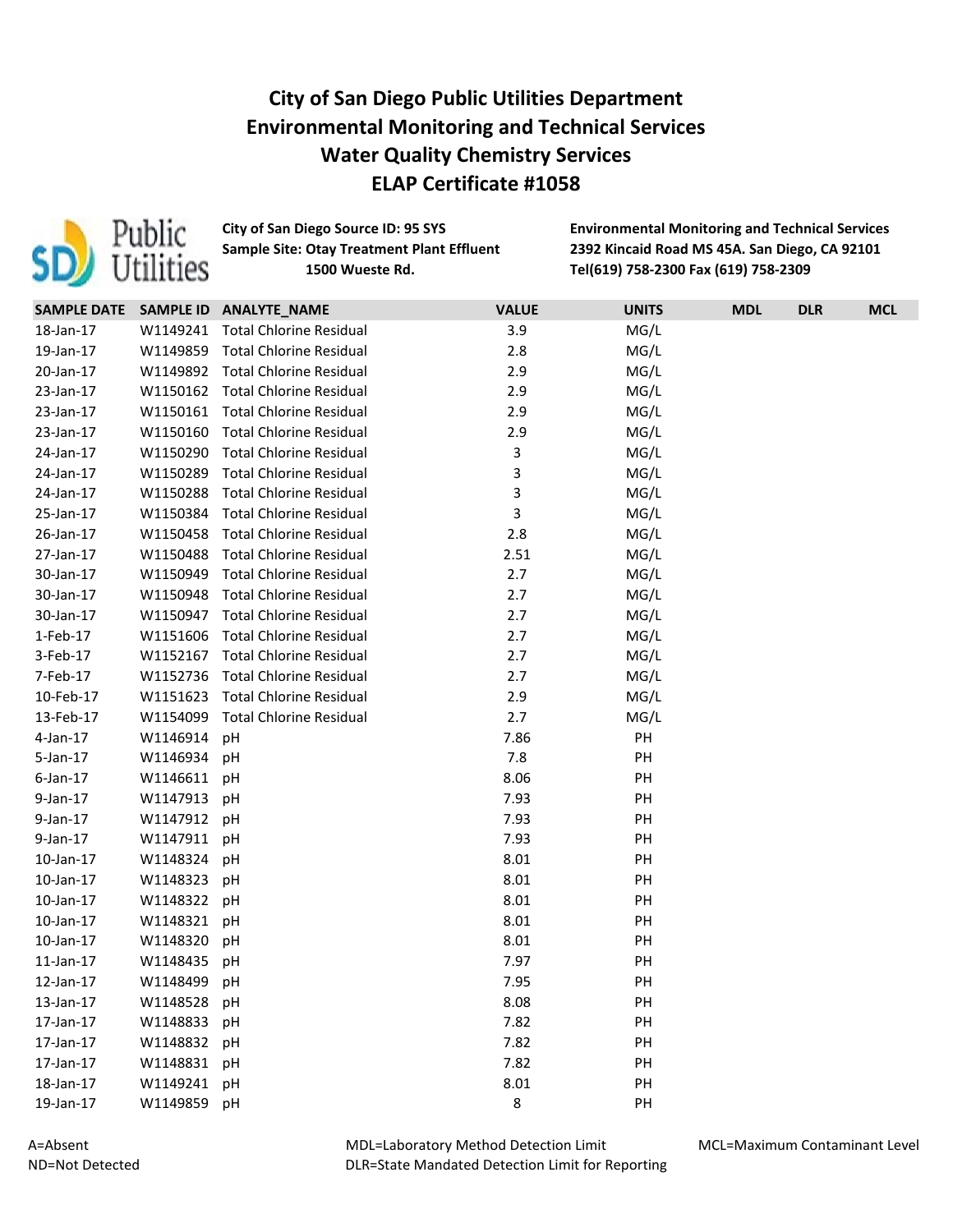

**City of San Diego Source ID: 95 SYS Environmental Monitoring and Technical Services Sample Site: Otay Treatment Plant Effluent 2392 Kincaid Road MS 45A. San Diego, CA 92101 Sample Site: 1500 Wueste Rd. Tel(619) 758-2300 Fax (619) 758-2309**

|                 |          | SAMPLE DATE SAMPLE ID ANALYTE_NAME | <b>VALUE</b> | <b>UNITS</b> | <b>MDL</b> | <b>DLR</b> | <b>MCL</b> |
|-----------------|----------|------------------------------------|--------------|--------------|------------|------------|------------|
| 20-Jan-17       | W1149892 | рH                                 | 8.1          | PH           |            |            |            |
| 23-Jan-17       | W1150162 | рH                                 | 8.09         | PH           |            |            |            |
| 23-Jan-17       | W1150161 | рH                                 | 8.09         | PH           |            |            |            |
| 23-Jan-17       | W1150160 | pH                                 | 8.09         | PH           |            |            |            |
| 24-Jan-17       | W1150290 | pH                                 | 8.12         | PH           |            |            |            |
| 24-Jan-17       | W1150289 | рH                                 | 8.12         | PH           |            |            |            |
| 24-Jan-17       | W1150288 | рH                                 | 8.12         | PH           |            |            |            |
| 25-Jan-17       | W1150384 | pH                                 | 8.14         | PH           |            |            |            |
| 26-Jan-17       | W1150458 | рH                                 | 7.97         | PH           |            |            |            |
| 27-Jan-17       | W1150488 | рH                                 | 8.1          | PH           |            |            |            |
| 30-Jan-17       | W1150949 | рH                                 | 7.87         | PH           |            |            |            |
| 30-Jan-17       | W1150948 | рH                                 | 7.87         | PH           |            |            |            |
| 30-Jan-17       | W1150947 | pH                                 | 7.87         | PH           |            |            |            |
| 1-Feb-17        | W1151606 | pH                                 | 8.11         | PH           |            |            |            |
| 3-Feb-17        | W1152167 | рH                                 | 7.99         | PH           |            |            |            |
| 7-Feb-17        | W1152736 | pH                                 | 8.2          | PH           |            |            |            |
| 10-Feb-17       | W1151623 | pH                                 | 8.01         | PH           |            |            |            |
| 13-Feb-17       | W1154099 | pH                                 | 8.08         | PH           |            |            |            |
| 4-Jan-17        | W1146914 | Temperature degrees C              | 15.4         | DEGREE_C     |            |            |            |
| $5$ -Jan-17     | W1146934 | Temperature degrees C              | 15           | DEGREE C     |            |            |            |
| $6$ -Jan-17     | W1146611 | Temperature degrees C              | 14.8         | DEGREE_C     |            |            |            |
| 9-Jan-17        | W1147913 | Temperature degrees C              | 15.6         | DEGREE_C     |            |            |            |
| 9-Jan-17        | W1147912 | Temperature degrees C              | 15.6         | DEGREE_C     |            |            |            |
| 9-Jan-17        |          | W1147911 Temperature degrees C     | 15.6         | DEGREE_C     |            |            |            |
| 10-Jan-17       | W1148324 | Temperature degrees C              | 15.7         | DEGREE_C     |            |            |            |
| 10-Jan-17       | W1148323 | Temperature degrees C              | 15.7         | DEGREE_C     |            |            |            |
| 10-Jan-17       | W1148322 | Temperature degrees C              | 15.7         | DEGREE_C     |            |            |            |
| $10$ -Jan- $17$ | W1148321 | Temperature degrees C              | 15.7         | DEGREE_C     |            |            |            |
| 10-Jan-17       | W1148320 | Temperature degrees C              | 15.7         | DEGREE_C     |            |            |            |
| $11$ -Jan- $17$ | W1148435 | Temperature degrees C              | 15.3         | DEGREE C     |            |            |            |
| 12-Jan-17       | W1148499 | Temperature degrees C              | 15.4         | DEGREE C     |            |            |            |
| 13-Jan-17       | W1148528 | Temperature degrees C              | 16.3         | DEGREE_C     |            |            |            |
| 17-Jan-17       | W1148833 | Temperature degrees C              | 15.9         | DEGREE_C     |            |            |            |
| 17-Jan-17       |          | W1148832 Temperature degrees C     | 15.9         | DEGREE_C     |            |            |            |
| 17-Jan-17       | W1148831 | Temperature degrees C              | 15.9         | DEGREE_C     |            |            |            |
| 18-Jan-17       | W1149241 | Temperature degrees C              | 15.4         | DEGREE_C     |            |            |            |
| 19-Jan-17       | W1149859 | Temperature degrees C              | 15.3         | DEGREE_C     |            |            |            |
| 20-Jan-17       | W1149892 | Temperature degrees C              | 14.8         | DEGREE_C     |            |            |            |
| 23-Jan-17       | W1150162 | Temperature degrees C              | 13.9         | DEGREE_C     |            |            |            |

MDL=Laboratory Method Detection Limit DLR=State Mandated Detection Limit for Reporting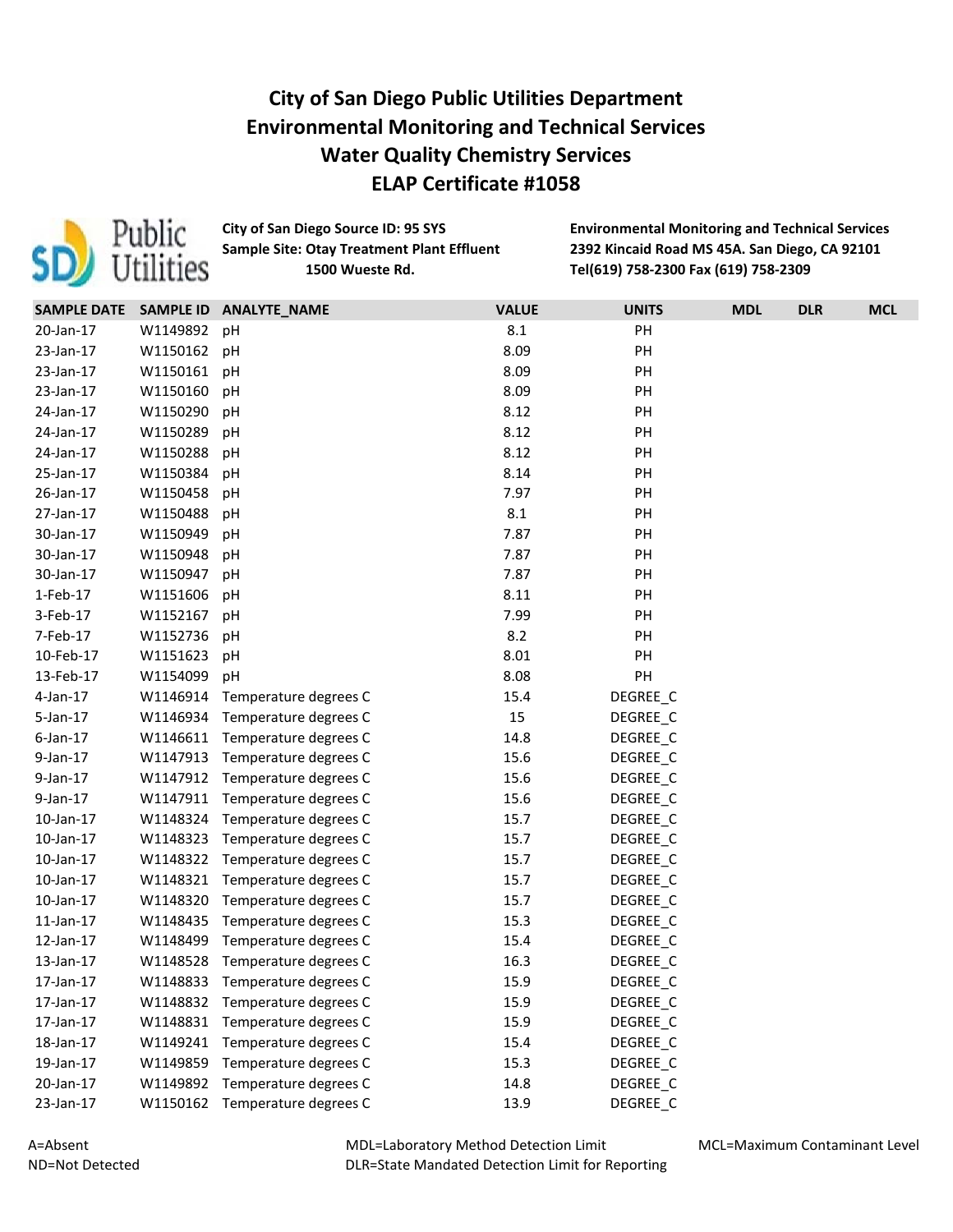

**City of San Diego Source ID: 95 SYS Environmental Monitoring and Technical Services Sample Site: Otay Treatment Plant Effluent 2392 Kincaid Road MS 45A. San Diego, CA 92101 Sample Site: 1500 Wueste Rd. Tel(619) 758-2300 Fax (619) 758-2309**

| <b>SAMPLE DATE</b> | <b>SAMPLE ID</b> | <b>ANALYTE NAME</b>   | <b>VALUE</b> | <b>UNITS</b> | <b>MDL</b> | <b>DLR</b> | <b>MCL</b> |
|--------------------|------------------|-----------------------|--------------|--------------|------------|------------|------------|
| 23-Jan-17          | W1150161         | Temperature degrees C | 13.9         | DEGREE C     |            |            |            |
| 23-Jan-17          | W1150160         | Temperature degrees C | 13.9         | DEGREE C     |            |            |            |
| 24-Jan-17          | W1150290         | Temperature degrees C | 14.4         | DEGREE C     |            |            |            |
| 24-Jan-17          | W1150289         | Temperature degrees C | 14.4         | DEGREE C     |            |            |            |
| 24-Jan-17          | W1150288         | Temperature degrees C | 14.4         | DEGREE C     |            |            |            |
| 25-Jan-17          | W1150384         | Temperature degrees C | 14.6         | DEGREE C     |            |            |            |
| 26-Jan-17          | W1150458         | Temperature degrees C | 14.6         | DEGREE C     |            |            |            |
| 27-Jan-17          | W1150488         | Temperature degrees C | 13.1         | DEGREE C     |            |            |            |
| 30-Jan-17          | W1150949         | Temperature degrees C | 15           | DEGREE C     |            |            |            |
| 30-Jan-17          | W1150948         | Temperature degrees C | 15           | DEGREE C     |            |            |            |
| 30-Jan-17          | W1150947         | Temperature degrees C | 15           | DEGREE C     |            |            |            |
| 1-Feb-17           | W1151606         | Temperature degrees C | 13.6         | DEGREE C     |            |            |            |
| 3-Feb-17           | W1152167         | Temperature degrees C | 14.1         | DEGREE C     |            |            |            |
| 7-Feb-17           | W1152736         | Temperature degrees C | 14.1         | DEGREE C     |            |            |            |
| 10-Feb-17          | W1151623         | Temperature degrees C | 14           | DEGREE C     |            |            |            |
| 13-Feb-17          | W1154099         | Temperature degrees C | 14.1         | DEGREE C     |            |            |            |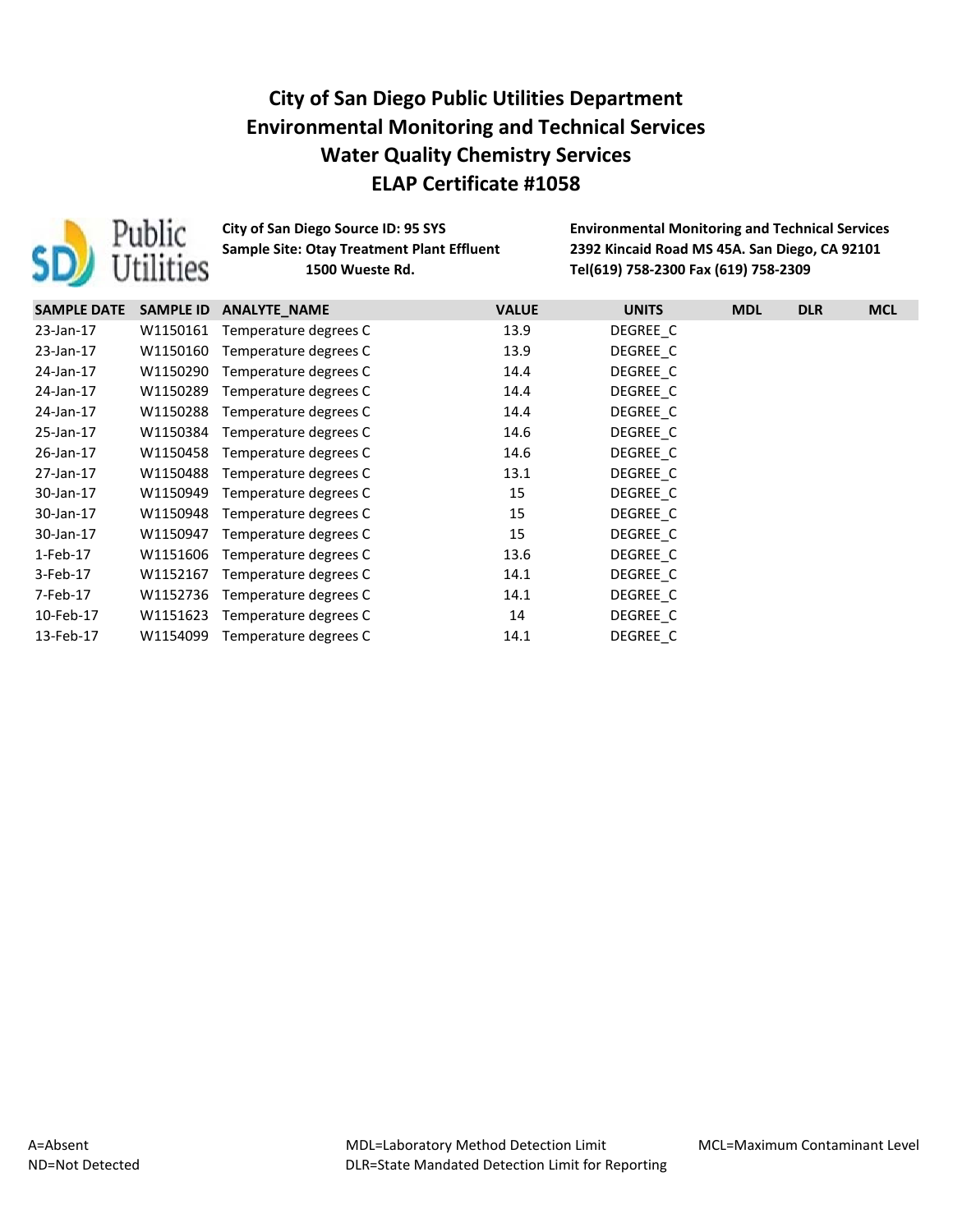

**City of San Diego Source ID: 201 SYS Environmental Monitoring and Technical Services Sample Site: 1880 Smythe Ave. Sample Stanchion 2392 Kincaid Road MS 45A. San Diego, CA 92101**

**Tel(619) 758-2300 Fax (619) 758-2309**

| <b>SAMPLE DATE</b> | <b>SAMPLE ID</b> | ANALYTE_NAME                         | <b>VALUE</b>   | <b>UNITS</b> | <b>MDL</b>   | <b>DLR</b>   | <b>MCL</b> |
|--------------------|------------------|--------------------------------------|----------------|--------------|--------------|--------------|------------|
| 10-Jan-17          | W1148346         | Ammonia-N                            | 0.768          | MG/L         | 0.031        |              |            |
| 17-Jan-17          | W1149148         | Ammonia-N                            | 0.737          | MG/L         | 0.031        |              |            |
| 24-Jan-17          | W1150316         | Ammonia-N                            | 0.633          | MG/L         | 0.031        |              |            |
| 17-Jan-17          | W1149148         | Calcium Hardness (CaCO3)             | 130            | MG/L         | 10           |              |            |
| 17-Jan-17          | W1149149         | Color, Apparent (Unfiltered)         | $\overline{2}$ | <b>COLOR</b> | $\mathbf{1}$ |              |            |
| 24-Jan-17          | W1150317         | Color, Apparent (Unfiltered)         | <b>ND</b>      | <b>COLOR</b> | $\mathbf{1}$ |              |            |
| 10-Jan-17          | W1148346         | Nitrate & Nitrite                    | 0.397          | MG/L         | 0.078        |              |            |
| 17-Jan-17          | W1149148         | Nitrate & Nitrite                    | 0.438          | MG/L         | 0.078        |              |            |
| 24-Jan-17          | W1150316         | Nitrate & Nitrite                    | 1.05           | MG/L         | 0.078        |              |            |
| 10-Jan-17          | W1148346         | Nitrate (as NO3)                     | 0.38           | MG/L         |              |              |            |
| 17-Jan-17          | W1149148         | Nitrate (as NO3)                     | 0.43           | MG/L         |              |              |            |
| 24-Jan-17          | W1150316         | Nitrate (as NO3)                     | 1.05           | MG/L         |              |              |            |
| 10-Jan-17          | W1148346         | Nitrite (NO2)                        | 0.0164         | MG/L         | 0.0156       | 1.31         | 3.42       |
| 17-Jan-17          | W1149148         | Nitrite (NO2)                        | <b>ND</b>      | MG/L         | 0.0156       | 1.31         | 3.42       |
| 24-Jan-17          | W1150316         | Nitrite (NO2)                        | <b>ND</b>      | MG/L         | 0.0156       | 1.31         | 3.42       |
| 8-Feb-17           | W1154335         | Copper                               | 6.43           | UG/L         | $\mathbf{1}$ | 50           | 1300*      |
| 8-Feb-17           | W1154335         | Lead                                 | <b>ND</b>      | UG/L         | 0.5          | 5            | $15*$      |
| 10-Jan-17          | W1148349         | Odor Threshold @ 60 C                | $\mathbf{1}$   | <b>ODOR</b>  | $\mathbf{1}$ | 1            |            |
| 17-Jan-17          | W1149149         | Odor Threshold @ 60 C                | $\mathbf{1}$   | <b>ODOR</b>  | $\mathbf{1}$ | $\mathbf 1$  |            |
| 17-Jan-17          | W1149148         | <b>Total Hardness (CaCO3)</b>        | 273            | MG/L         | 10           |              |            |
| 10-Jan-17          | W1148349         | Turbidity, Laboratory                | 0.07           | <b>NTU</b>   | 0.07         |              |            |
| 17-Jan-17          | W1149149         | Turbidity, Laboratory                | 0.09           | <b>NTU</b>   | 0.07         |              |            |
| 24-Jan-17          | W1150317         | Turbidity, Laboratory                | 0.07           | <b>NTU</b>   | 0.07         |              |            |
| 31-Jan-17          | W1151130         | Turbidity, Laboratory                | <b>ND</b>      | <b>NTU</b>   | 0.07         |              |            |
| $10$ -Jan- $17$    | W1148347         | Bromodichloromethane                 | 14.8           | UG/L         | $\mathbf{1}$ | $\mathbf{1}$ |            |
| 24-Jan-17          | W1150299         | Bromodichloromethane                 | 5.16           | UG/L         | $\mathbf{1}$ | $\mathbf 1$  |            |
| 10-Jan-17          | W1148347         | Bromoform                            | 16.4           | UG/L         | $\mathbf 1$  | $\mathbf 1$  |            |
| 24-Jan-17          | W1150299         | Bromoform                            | 2.68           | UG/L         | $\mathbf{1}$ | $\mathbf 1$  |            |
| 10-Jan-17          | W1148347         | Chlorodibromomethane                 | 26             | UG/L         | $\mathbf{1}$ | $\mathbf{1}$ |            |
| 24-Jan-17          | W1150299         | Chlorodibromomethane                 | 6.35           | UG/L         | $\mathbf{1}$ | $\mathbf{1}$ |            |
| 10-Jan-17          | W1148347         | Chloroform (Trichloromethane)        | 5.03           | UG/L         | 1            | $\mathbf{1}$ |            |
| 24-Jan-17          | W1150299         | Chloroform (Trichloromethane)        | 2.96           | UG/L         | $\mathbf{1}$ | $\mathbf{1}$ |            |
| 10-Jan-17          | W1148347         | <b>Total Trihalomethanes (TTHMs)</b> | 62.2           | UG/L         | $\mathbf{1}$ | $\mathbf{1}$ | 80         |
| 24-Jan-17          | W1150299         | <b>Total Trihalomethanes (TTHMs)</b> | 17.2           | UG/L         | 1            | 1            | 80         |
| 10-Jan-17          | W1148348         | Trichloroacetic Acid (TCAA)          | 1.25           | UG/L         | 1            | 1            |            |
| 10-Jan-17          | W1148348         | Dibromoacetic Acid (DBAA)            | 7.62           | UG/L         | 1            | 1            |            |
| 10-Jan-17          | W1148348         | Dichloroacetic Acid (DCAA)           | 4.07           | UG/L         | 1            | 1            |            |
| 10-Jan-17          | W1148348         | Haloacetic Acids (five) (HAA5)       | 12.9           | UG/L         | $\mathbf{1}$ | 1            | 60         |
| 10-Jan-17          | W1148345         | Heterotrophic Bacteria (HPC)         | $\leq 1$       | CFU/ML       |              |              |            |

MDL=Laboratory Method Detection Limit DLR=State Mandated Detection Limit for Reporting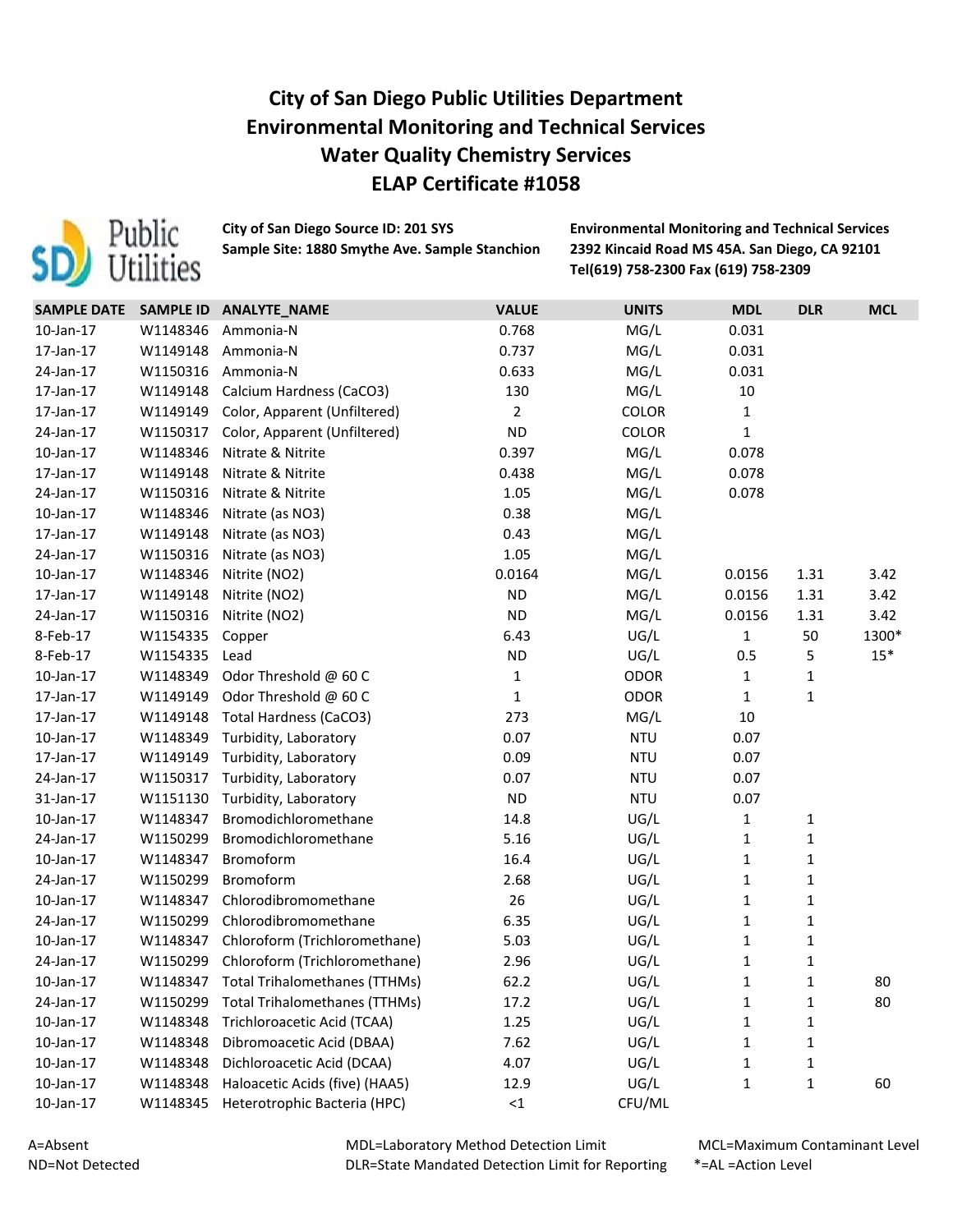

**City of San Diego Source ID: 201 SYS Environmental Monitoring and Technical Services Sample Site: 1880 Smythe Ave. Sample Stanchion 2392 Kincaid Road MS 45A. San Diego, CA 92101**

**Tel(619) 758-2300 Fax (619) 758-2309**

| <b>SAMPLE DATE</b> |          | SAMPLE ID ANALYTE_NAME         | <b>VALUE</b> | <b>UNITS</b> | <b>MDL</b> | <b>DLR</b> | <b>MCL</b> |
|--------------------|----------|--------------------------------|--------------|--------------|------------|------------|------------|
| 10-Jan-17          | W1148348 | Monobromoacetic Acid (MBAA)    | <b>ND</b>    | UG/L         | 1          | 1          |            |
| 10-Jan-17          | W1148348 | Monochloroacetic Acid (MCAA)   | <b>ND</b>    | UG/L         | 2          | 2          |            |
| 10-Jan-17          | W1148348 | Dalapon                        | <b>ND</b>    | UG/L         | 2          | 10         | 200        |
| $6$ -Jan-17        | W1146458 | Escherichia Coli               | Α            | /100 ML      |            |            |            |
| 10-Jan-17          | W1148344 | Escherichia Coli               | Α            | /100 ML      |            |            |            |
| 17-Jan-17          | W1149147 | Escherichia Coli               | Α            | /100 ML      |            |            |            |
| 24-Jan-17          | W1150315 | Escherichia Coli               | Α            | /100 ML      |            |            |            |
| 31-Jan-17          | W1151128 | Escherichia Coli               | Α            | /100 ML      |            |            |            |
| $6$ -Jan-17        | W1146458 | <b>Total Coliform</b>          | Α            | /100 ML      |            |            |            |
| $10$ -Jan- $17$    | W1148344 | <b>Total Coliform</b>          | Α            | /100 ML      |            |            |            |
| 17-Jan-17          | W1149147 | <b>Total Coliform</b>          | Α            | /100 ML      |            |            |            |
| 24-Jan-17          | W1150315 | <b>Total Coliform</b>          | Α            | /100 ML      |            |            |            |
| 31-Jan-17          | W1151128 | <b>Total Coliform</b>          | Α            | /100 ML      |            |            |            |
| $6$ -Jan-17        | W1146458 | Free Chlorine Residual         | 0.22         | MG/L         |            |            |            |
| 10-Jan-17          | W1148349 | Free Chlorine Residual         | <b>ND</b>    | MG/L         |            |            |            |
| 10-Jan-17          | W1148348 | Free Chlorine Residual         | <b>ND</b>    | MG/L         |            |            |            |
| 10-Jan-17          | W1148347 | <b>Free Chlorine Residual</b>  | <b>ND</b>    | MG/L         |            |            |            |
| 10-Jan-17          | W1148346 | Free Chlorine Residual         | <b>ND</b>    | MG/L         |            |            |            |
| 10-Jan-17          | W1148345 | Free Chlorine Residual         | <b>ND</b>    | MG/L         |            |            |            |
| $10$ -Jan- $17$    | W1148344 | Free Chlorine Residual         | <b>ND</b>    | MG/L         |            |            |            |
| 17-Jan-17          | W1149149 | Free Chlorine Residual         | <b>ND</b>    | MG/L         |            |            |            |
| 17-Jan-17          | W1149148 | Free Chlorine Residual         | <b>ND</b>    | MG/L         |            |            |            |
| 17-Jan-17          | W1149147 | <b>Free Chlorine Residual</b>  | <b>ND</b>    | MG/L         |            |            |            |
| 24-Jan-17          | W1150317 | Free Chlorine Residual         | <b>ND</b>    | MG/L         |            |            |            |
| 24-Jan-17          | W1150316 | Free Chlorine Residual         | <b>ND</b>    | MG/L         |            |            |            |
| 24-Jan-17          | W1150315 | Free Chlorine Residual         | <b>ND</b>    | MG/L         |            |            |            |
| 31-Jan-17          | W1151130 | Free Chlorine Residual         | <b>ND</b>    | MG/L         |            |            |            |
| 31-Jan-17          | W1151129 | Free Chlorine Residual         | <b>ND</b>    | MG/L         |            |            |            |
| 31-Jan-17          | W1151128 | Free Chlorine Residual         | <b>ND</b>    | MG/L         |            |            |            |
| 7-Feb-17           | W1152753 | Free Chlorine Residual         | <b>ND</b>    | MG/L         |            |            |            |
| 8-Feb-17           | W1154337 | Free Chlorine Residual         | <b>ND</b>    | MG/L         |            |            |            |
| $6$ -Jan-17        | W1146458 | <b>Total Chlorine Residual</b> | 3.5          | MG/L         |            |            |            |
| 10-Jan-17          | W1148349 | <b>Total Chlorine Residual</b> | 3.3          | MG/L         |            |            |            |
| 10-Jan-17          | W1148348 | <b>Total Chlorine Residual</b> | 3.3          | MG/L         |            |            |            |
| 10-Jan-17          | W1148347 | <b>Total Chlorine Residual</b> | 3.3          | MG/L         |            |            |            |
| $10$ -Jan- $17$    | W1148346 | <b>Total Chlorine Residual</b> | 3.3          | MG/L         |            |            |            |
| 10-Jan-17          | W1148345 | <b>Total Chlorine Residual</b> | 3.3          | MG/L         |            |            |            |
| $10$ -Jan- $17$    | W1148344 | <b>Total Chlorine Residual</b> | 3.3          | MG/L         |            |            |            |
| 17-Jan-17          | W1149149 | <b>Total Chlorine Residual</b> | 3.1          | MG/L         |            |            |            |

A=Absent ND=Not Detected MDL=Laboratory Method Detection Limit DLR=State Mandated Detection Limit for Reporting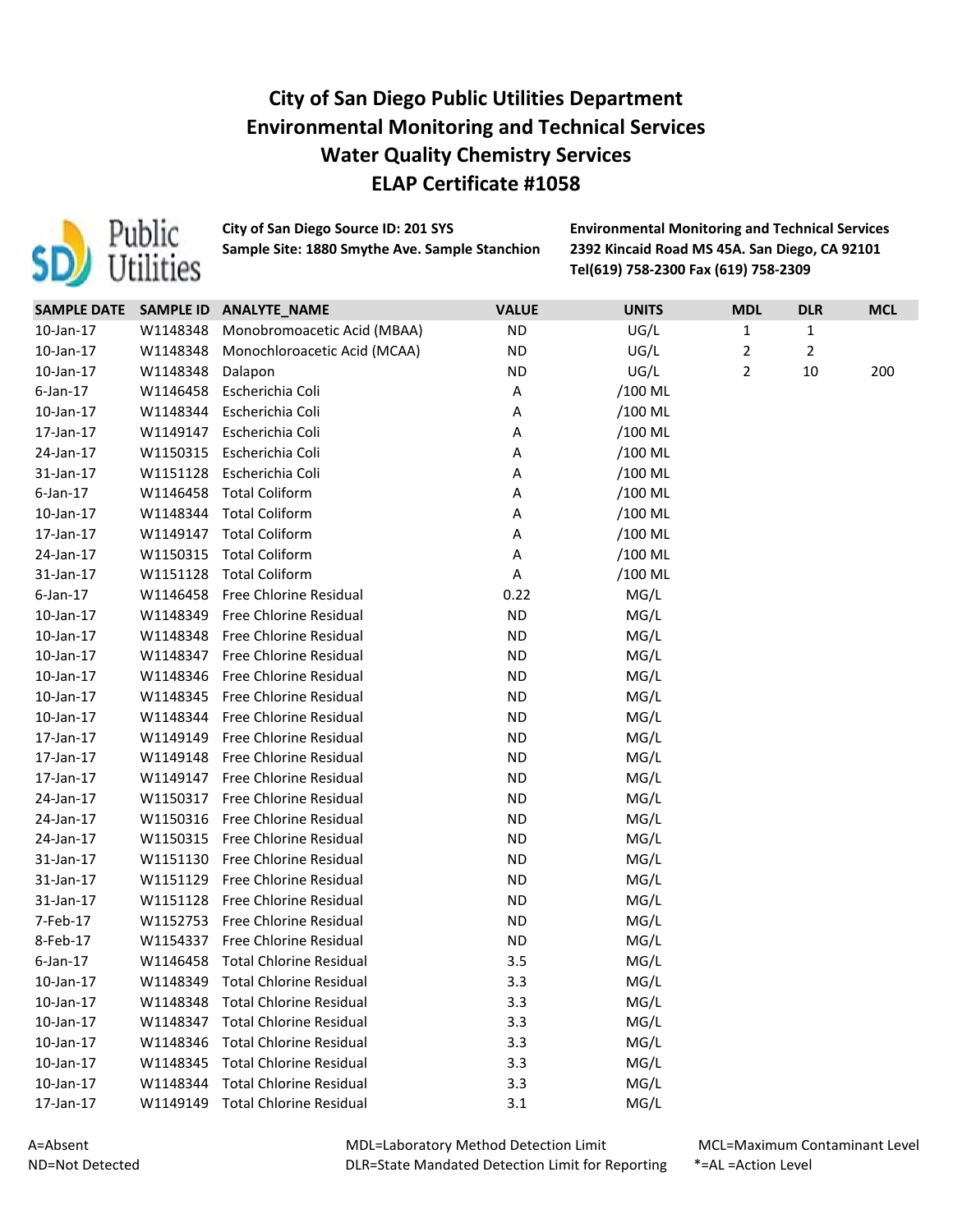

**Sample Site: 1880 Smythe Ave. Sample Stanchion 2392 Kincaid Road MS 45A. San Diego, CA 92101**

**City of San Diego Source ID: 201 SYS Environmental Monitoring and Technical Services Tel(619) 758-2300 Fax (619) 758-2309**

| SAMPLE DATE SAMPLE ID |          | <b>ANALYTE_NAME</b>            | <b>VALUE</b> | <b>UNITS</b> | <b>MDL</b> | <b>DLR</b> | <b>MCL</b> |
|-----------------------|----------|--------------------------------|--------------|--------------|------------|------------|------------|
| 17-Jan-17             | W1149148 | <b>Total Chlorine Residual</b> | 3.1          | MG/L         |            |            |            |
| 17-Jan-17             | W1149147 | <b>Total Chlorine Residual</b> | 3.1          | MG/L         |            |            |            |
| 24-Jan-17             | W1150317 | <b>Total Chlorine Residual</b> | 2.2          | MG/L         |            |            |            |
| 24-Jan-17             | W1150316 | <b>Total Chlorine Residual</b> | 2.2          | MG/L         |            |            |            |
| 24-Jan-17             | W1150315 | <b>Total Chlorine Residual</b> | 2.2          | MG/L         |            |            |            |
| 31-Jan-17             | W1151130 | <b>Total Chlorine Residual</b> | 2.4          | MG/L         |            |            |            |
| 31-Jan-17             | W1151129 | <b>Total Chlorine Residual</b> | 2.4          | MG/L         |            |            |            |
| 31-Jan-17             | W1151128 | <b>Total Chlorine Residual</b> | $2.4$        | MG/L         |            |            |            |
| 7-Feb-17              | W1152753 | <b>Total Chlorine Residual</b> | 2.5          | MG/L         |            |            |            |
| 8-Feb-17              | W1154337 | <b>Total Chlorine Residual</b> | 2.36         | MG/L         |            |            |            |
| $6$ -Jan-17           | W1146458 | pH                             | 7.98         | PH           |            |            |            |
| 10-Jan-17             | W1148349 | pH                             | 8.18         | PH           |            |            |            |
| 10-Jan-17             | W1148348 | pH                             | 8.18         | PH           |            |            |            |
| 10-Jan-17             | W1148347 | рH                             | 8.18         | PH           |            |            |            |
| 10-Jan-17             | W1148346 | рH                             | 8.18         | PH           |            |            |            |
| 10-Jan-17             | W1148345 | pH                             | 8.18         | PH           |            |            |            |
| 10-Jan-17             | W1148344 | pH                             | 8.18         | PH           |            |            |            |
| 17-Jan-17             | W1149149 | pH                             | 8.06         | PH           |            |            |            |
| 17-Jan-17             | W1149148 | pH                             | 8.06         | PH           |            |            |            |
| 17-Jan-17             | W1149147 | рH                             | 8.06         | PH           |            |            |            |
| 24-Jan-17             | W1150317 | pH                             | 8.31         | PH           |            |            |            |
| 24-Jan-17             | W1150316 | pH                             | 8.31         | PH           |            |            |            |
| 24-Jan-17             | W1150315 | рH                             | 8.31         | PH           |            |            |            |
| 31-Jan-17             | W1151130 | pH                             | 8.18         | PH           |            |            |            |
| 31-Jan-17             | W1151129 | pH                             | 8.18         | PH           |            |            |            |
| 31-Jan-17             | W1151128 | pH                             | 8.18         | PH           |            |            |            |
| 7-Feb-17              | W1152753 | pH                             | 8.2          | PH           |            |            |            |
| 8-Feb-17              | W1154337 | pH                             | 8.12         | PH           |            |            |            |
| $6$ -Jan-17           | W1146458 | Temperature degrees C          | 17.4         | DEGREE_C     |            |            |            |
| 10-Jan-17             | W1148349 | Temperature degrees C          | 17.1         | DEGREE_C     |            |            |            |
| 10-Jan-17             | W1148348 | Temperature degrees C          | 17.1         | DEGREE_C     |            |            |            |
| 10-Jan-17             | W1148347 | Temperature degrees C          | 17.1         | DEGREE_C     |            |            |            |
| 10-Jan-17             | W1148346 | Temperature degrees C          | 17.1         | DEGREE_C     |            |            |            |
| 10-Jan-17             | W1148345 | Temperature degrees C          | 17.1         | DEGREE_C     |            |            |            |
| 10-Jan-17             | W1148344 | Temperature degrees C          | 17.1         | DEGREE_C     |            |            |            |
| 17-Jan-17             | W1149149 | Temperature degrees C          | 16.5         | DEGREE_C     |            |            |            |
| 17-Jan-17             | W1149148 | Temperature degrees C          | 16.5         | DEGREE C     |            |            |            |
| 17-Jan-17             | W1149147 | Temperature degrees C          | 16.5         | DEGREE_C     |            |            |            |
| 24-Jan-17             | W1150317 | Temperature degrees C          | 15.8         | DEGREE_C     |            |            |            |

MDL=Laboratory Method Detection Limit DLR=State Mandated Detection Limit for Reporting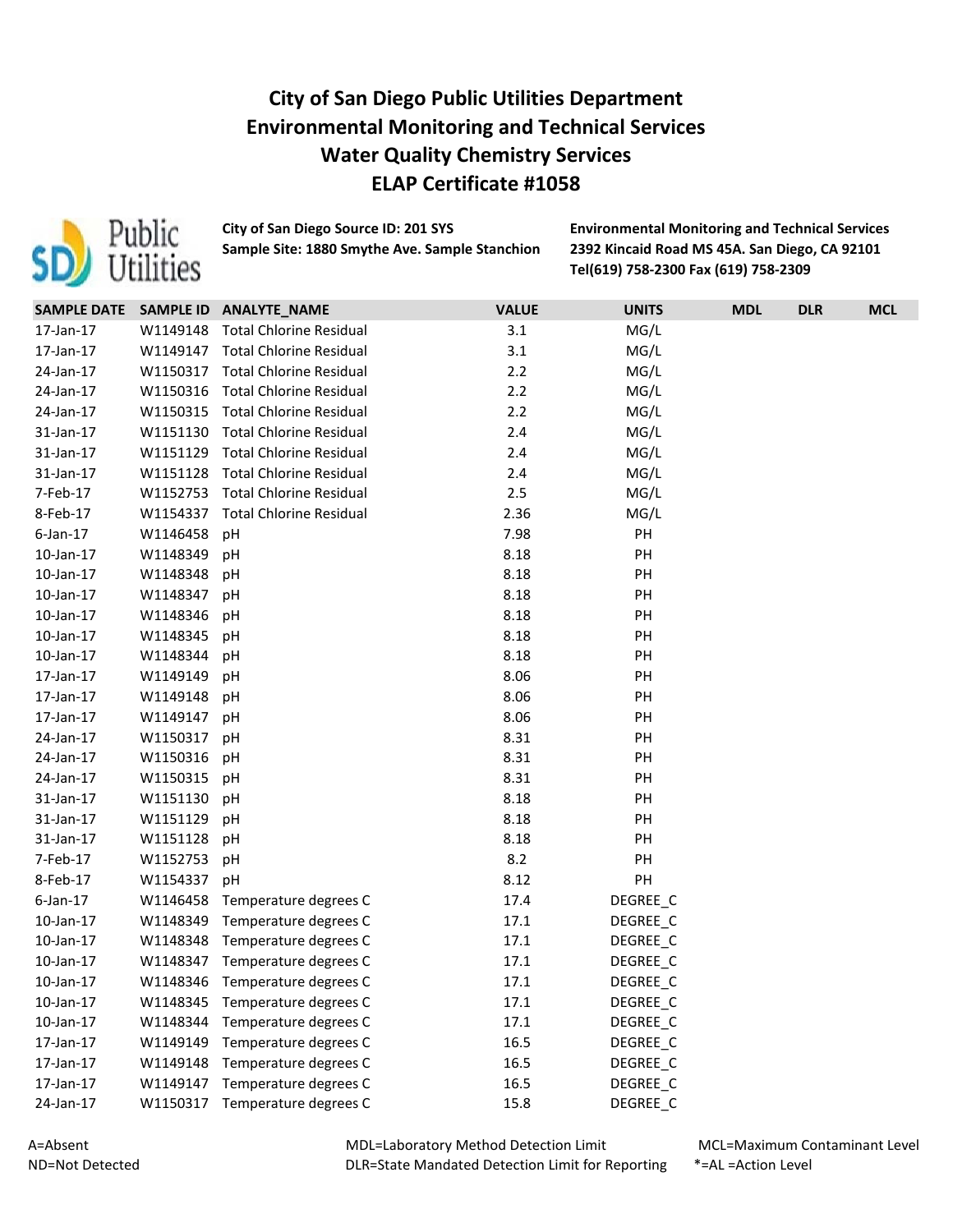

**Sample Site: 1880 Smythe Ave. Sample Stanchion 2392 Kincaid Road MS 45A. San Diego, CA 92101**

**City of San Diego Source ID: 201 SYS Environmental Monitoring and Technical Services Tel(619) 758-2300 Fax (619) 758-2309**

| <b>SAMPLE DATE</b> |          | SAMPLE ID ANALYTE NAME         | <b>VALUE</b> | <b>UNITS</b> | <b>MDL</b> | <b>DLR</b> | <b>MCL</b> |
|--------------------|----------|--------------------------------|--------------|--------------|------------|------------|------------|
| 24-Jan-17          | W1150316 | Temperature degrees C          | 15.8         | DEGREE C     |            |            |            |
| 24-Jan-17          | W1150315 | Temperature degrees C          | 15.8         | DEGREE C     |            |            |            |
| 31-Jan-17          |          | W1151130 Temperature degrees C | 15.8         | DEGREE C     |            |            |            |
| 31-Jan-17          | W1151129 | Temperature degrees C          | 15.8         | DEGREE C     |            |            |            |
| 31-Jan-17          |          | W1151128 Temperature degrees C | 15.8         | DEGREE C     |            |            |            |
| 7-Feb-17           | W1152753 | Temperature degrees C          | 15.7         | DEGREE C     |            |            |            |
| 8-Feb-17           | W1154337 | Temperature degrees C          | 16.5         | DEGREE C     |            |            |            |